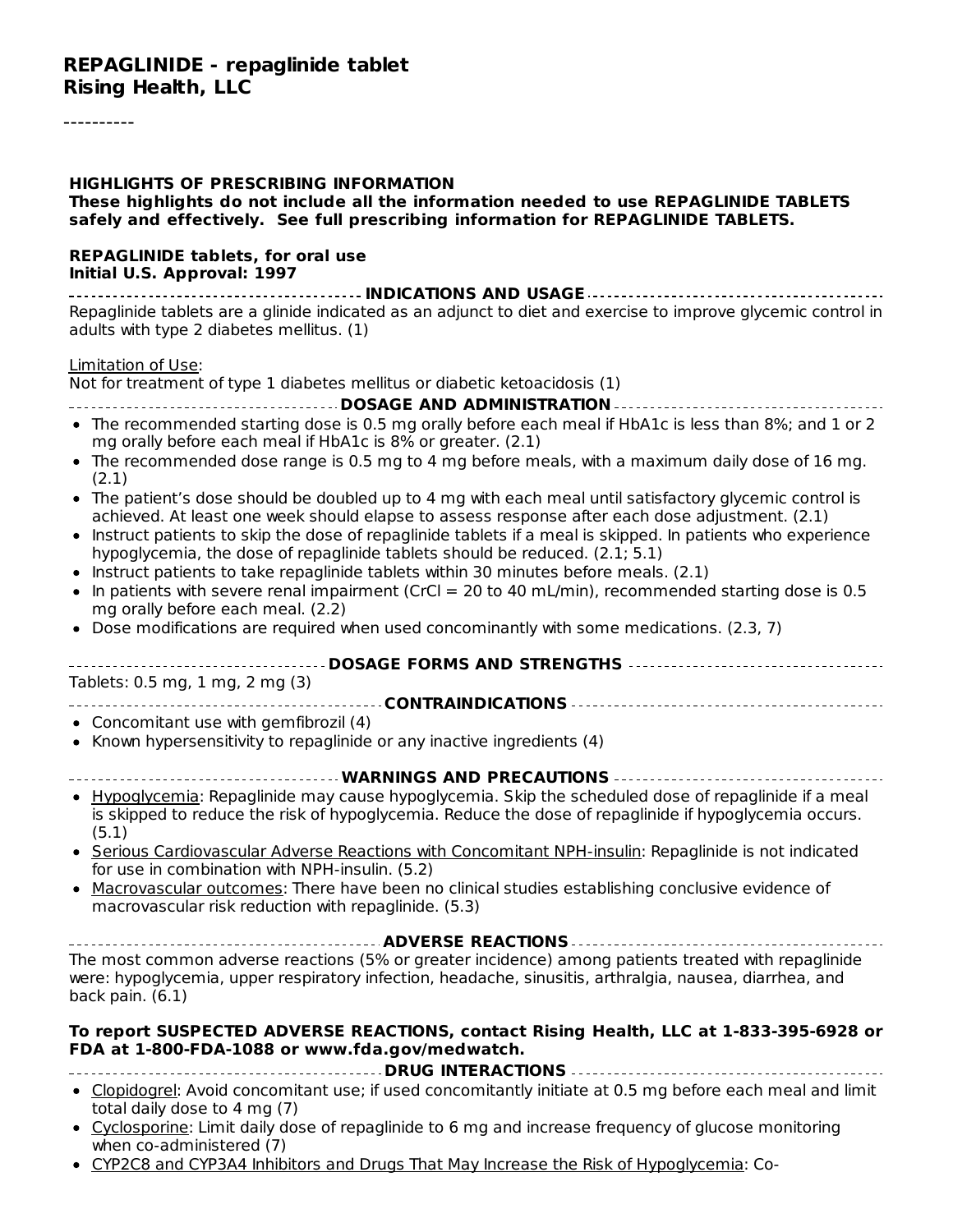CYP2C8 and CYP3A4 Inhibitors and Drugs That May Increase the Risk of Hypoglycemia: Coadministration may require repaglinide dose reductions and increased frequency of glucose monitoring (7)

- CYP2C8 and CYP3A4 Inducers and Drugs That May Decrease the Blood Glucose Lowering Effect of Repaglinide: Co-administration may require repaglinide dose increases and increased frequency of glucose monitoring (7)
- Drugs That May Blunt Signs and Symptoms of Hypoglycemia: Increased frequency of glucose monitoring may be required when co-administered (7)
- **USE IN SPECIFIC POPULATIONS** Lactation: Repaglinide is not recommended when breastfeeding (8.2)

#### **See 17 for PATIENT COUNSELING INFORMATION.**

**Revised: 7/2021**

#### **FULL PRESCRIBING INFORMATION: CONTENTS\***

### **1 INDICATIONS AND USAGE**

### **2 DOSAGE AND ADMINISTRATION**

- 2.1 Recommended Dosage and Administration
- 2.2 Patients with Severe Renal Impairment
- 2.3 Dose Modifications for Drug Interactions

#### **3 DOSAGE FORMS AND STRENGTHS**

#### **4 CONTRAINDICATIONS**

### **5 WARNINGS AND PRECAUTIONS**

- 5.1 Hypoglycemia
- 5.2 Serious Cardiovascular Adverse Reactions with Concomitant Use with NPH-insulin
- 5.3 Macrovascular Outcomes

### **6 ADVERSE REACTIONS**

- 6.1 Clinical Trials Experience
- 6.2 Postmarketing Experience

### **7 DRUG INTERACTIONS**

### **8 USE IN SPECIFIC POPULATIONS**

- 8.1 Pregnancy
- 8.2 Lactation
- 8.4 Pediatric Use
- 8.5 Geriatric Use
- 8.6 Renal Impairment
- 8.7 Hepatic Impairment

### **10 OVERDOSAGE**

### **11 DESCRIPTION**

### **12 CLINICAL PHARMACOLOGY**

- 12.1 Mechanism of Action
- 12.2 Pharmacodynamics
- 12.3 Pharmacokinetics

### **13 NONCLINICAL TOXICOLOGY**

13.1 Carcinogenesis, Mutagenesis, Impairment of Fertility

### **14 CLINICAL STUDIES**

- 14.1 Monotherapy Trials
- 14.2 Combination Trials

### **16 HOW SUPPLIED/STORAGE AND HANDLING**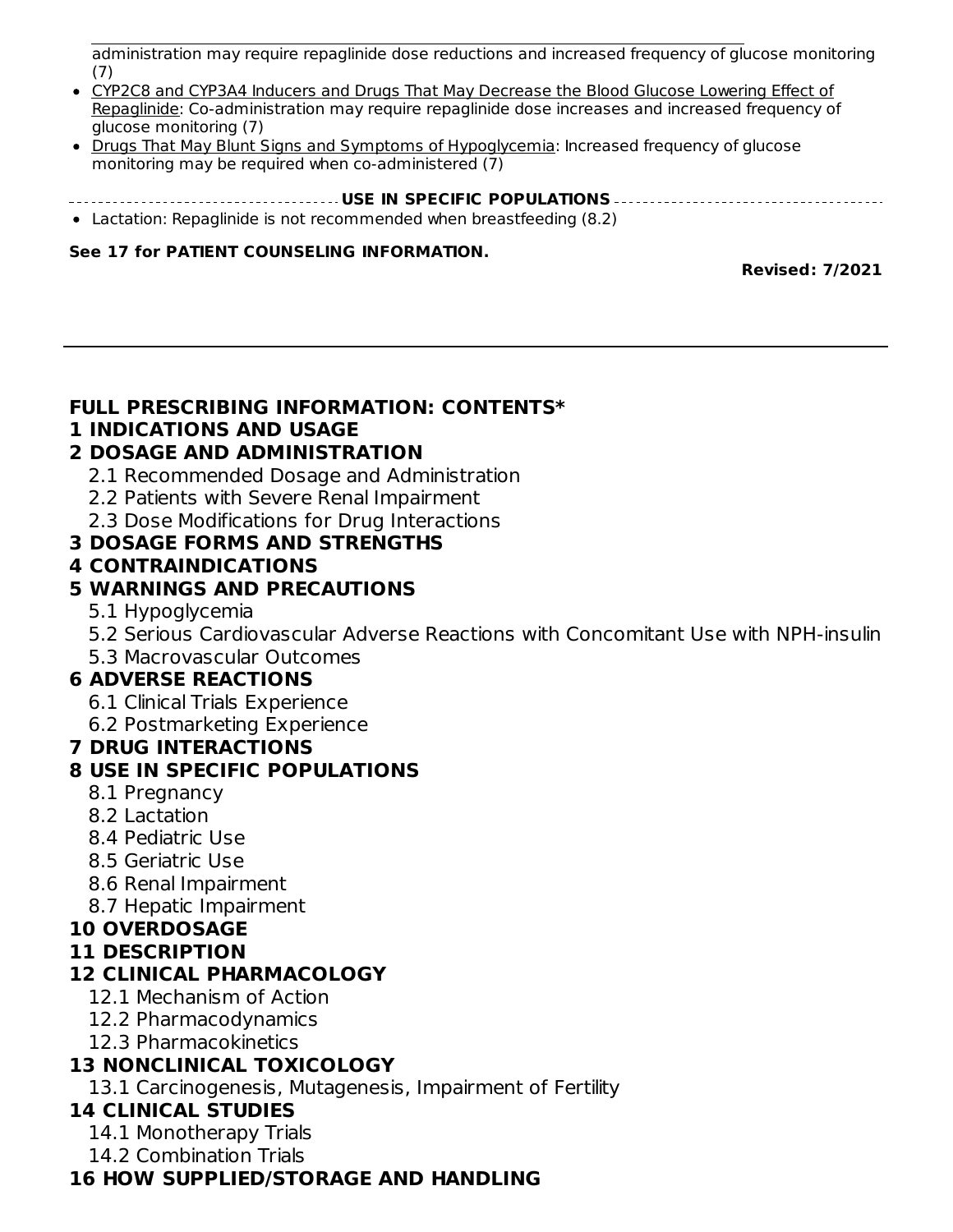#### **17 PATIENT COUNSELING INFORMATION**

**16 HOW SUPPLIED/STORAGE AND HANDLING**

\* Sections or subsections omitted from the full prescribing information are not listed.

### **FULL PRESCRIBING INFORMATION**

### **1 INDICATIONS AND USAGE**

Repaglinide tablets are indicated as an adjunct to diet and exercise to improve glycemic control in adults with type 2 diabetes mellitus.

#### Limitation of Use:

Repaglinide tablets should not be used in patients with type 1 diabetes mellitus or for the treatment of diabetic ketoacidosis.

### **2 DOSAGE AND ADMINISTRATION**

### **2.1 Recommended Dosage and Administration**

The recommended starting dose for patients whose  $\sf HbA_{1c}$  is less than 8% is 0.5 mg orally before each meal. For patients whose  $\sf HbA_{1c}$  is 8% or greater the starting dose is 1 mg or 2 mg orally before each meal.

The recommended dose range is 0.5 mg to 4 mg before meals, with a maximum daily dose of 16 mg. The patient's dose should be doubled up to 4 mg with each meal until satisfactory glycemic control is achieved. At least one week should elapse to assess response after each dose adjustment.

Instruct patients to take repaglinide tablets within 30 minutes before meals. Repaglinide tablets may be dosed 2, 3, or 4 times a day in response to changes in the patient's meal pattern.

In patients who skip meals, instruct patients to skip the scheduled dose of repaglinide tablets to reduce the risk of hypoglycemia. In patients who experience hypoglycemia, the dose of repaglinide tablets should be reduced [see Warnings and Precautions (5.1)].

### **2.2 Patients with Severe Renal Impairment**

In patients with severe renal impairment (CrCl  $=$  20 to 40 mL/min) initiate repaglinide tablets 0.5 mg orally before each meal. Gradually titrate the dose, if needed to achieve glycemic control.

### **2.3 Dose Modifications for Drug Interactions**

Dosage adjustments are recommended in patients taking concomitant strong CYP3A4 or CYP2C8 inhibitors or strong CYP3A4 or CYP2C8 inducers [see Drug Interactions (7), Clinical Pharmacology (12.3)].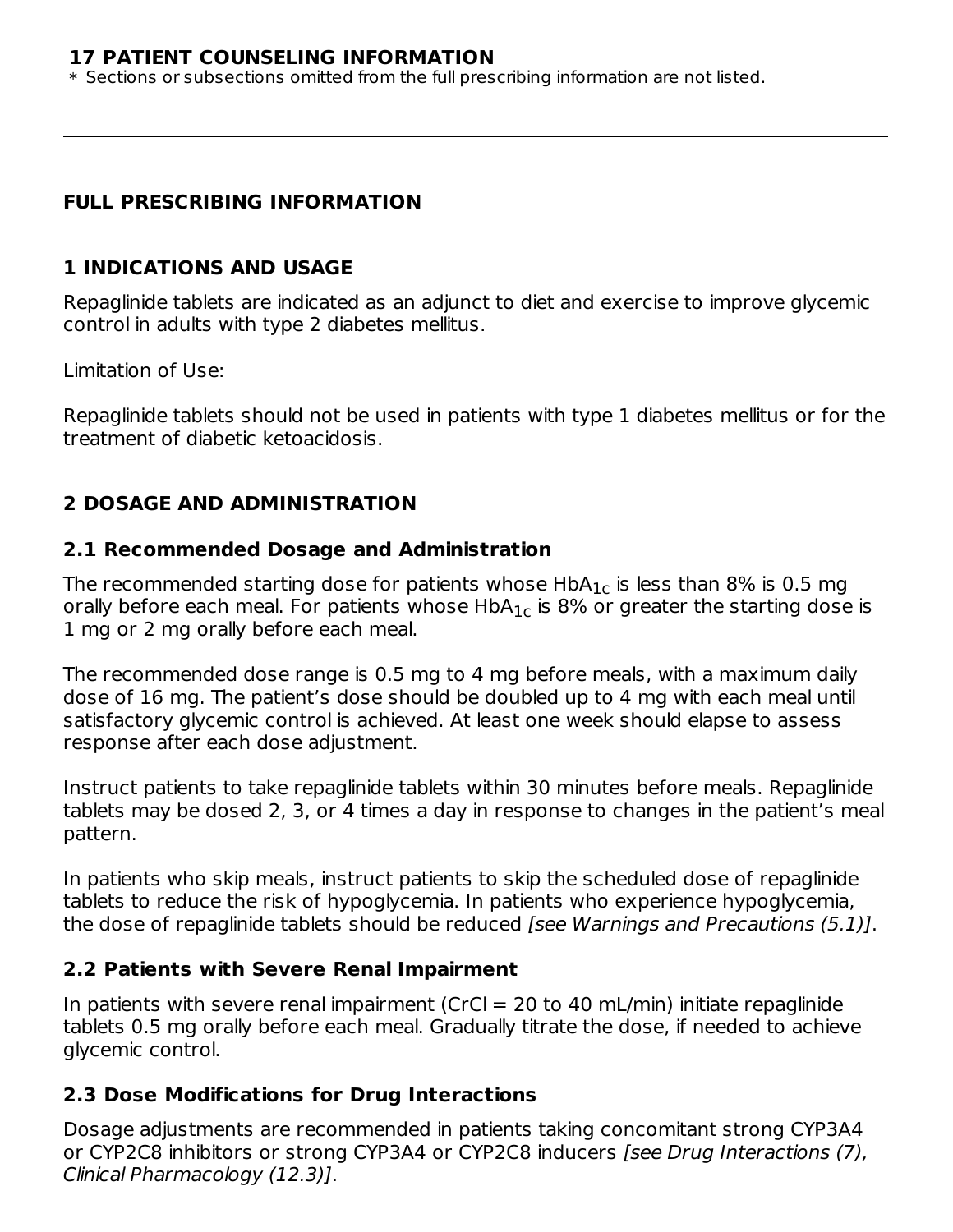Concomitant use with gemfibrozil is contraindicated [see Contraindications (4)].

Avoid concomitant use of repaglinide tablets with clopidogrel. If concomitant use cannot be avoided, initiate repaglinide tablets at 0.5 mg before each meal and do not exceed a total daily dose of 4 mg [see Drug Interactions (7), Clinical Pharmacology (12.3)].

Do not exceed a total daily dose of 6 mg of repaglinide tablets in patients receiving cyclosporine [see Drug Interactions (7), Clinical Pharmacology (12.3)].

### **3 DOSAGE FORMS AND STRENGTHS**

- **Repaglinide tablets USP, 0.5 mg** are white to off white, round, biconvex uncoated tablets, debossed with 'H' on one side and '10' on other side.
- **Repaglinide tablets USP, 1 mg** are yellow colored, round, biconvex uncoated tablets, debossed with 'H' on one side and '11' on other side.
- **Repaglinide tablets USP, 2 mg** are peach colored, mottled round, biconvex uncoated tablets, debossed with 'H' on one side and '12' on other side.

### **4 CONTRAINDICATIONS**

Repaglinide tablets are contraindicated in patients with:

- Concomitant use of gemfibrozil [see Drug Interactions (7)]
- Known hypersensitivity to repaglinide or any inactive ingredients

### **5 WARNINGS AND PRECAUTIONS**

### **5.1 Hypoglycemia**

All glinides, including repaglinide, can cause hypoglycemia *[see Adverse Reactions (6.1)]*. Severe hypoglycemia can cause seizures, may be life-threatening, or cause death. Hypoglycemia can impair concentration ability and reaction time; this may place an individual and others at risk in situations where these abilities are important (e.g., driving or operating other machinery).

Hypoglycemia can happen suddenly and symptoms may differ in each individual and change over time in the same individual. Symptomatic awareness of hypoglycemia may be less pronounced in patients with longstanding diabetes, in patients with diabetic nerve disease, in patients using medications that block the sympathetic nervous system (e.g., beta-blockers) [see Drug Interactions (7)], or in patients who experience recurrent hypoglycemia.

Factors which may increase the risk of hypoglycemia include changes in meal pattern (e.g., macronutrient content), changes in level of physical activity, changes to coadministered medication [see Drug Interactions (7)], and concomitant use with other antidiabetic agents. Patients with renal or hepatic impairment may be at higher risk of hypoglycemia [see Use in Specific Populations (8.6, 8.7)].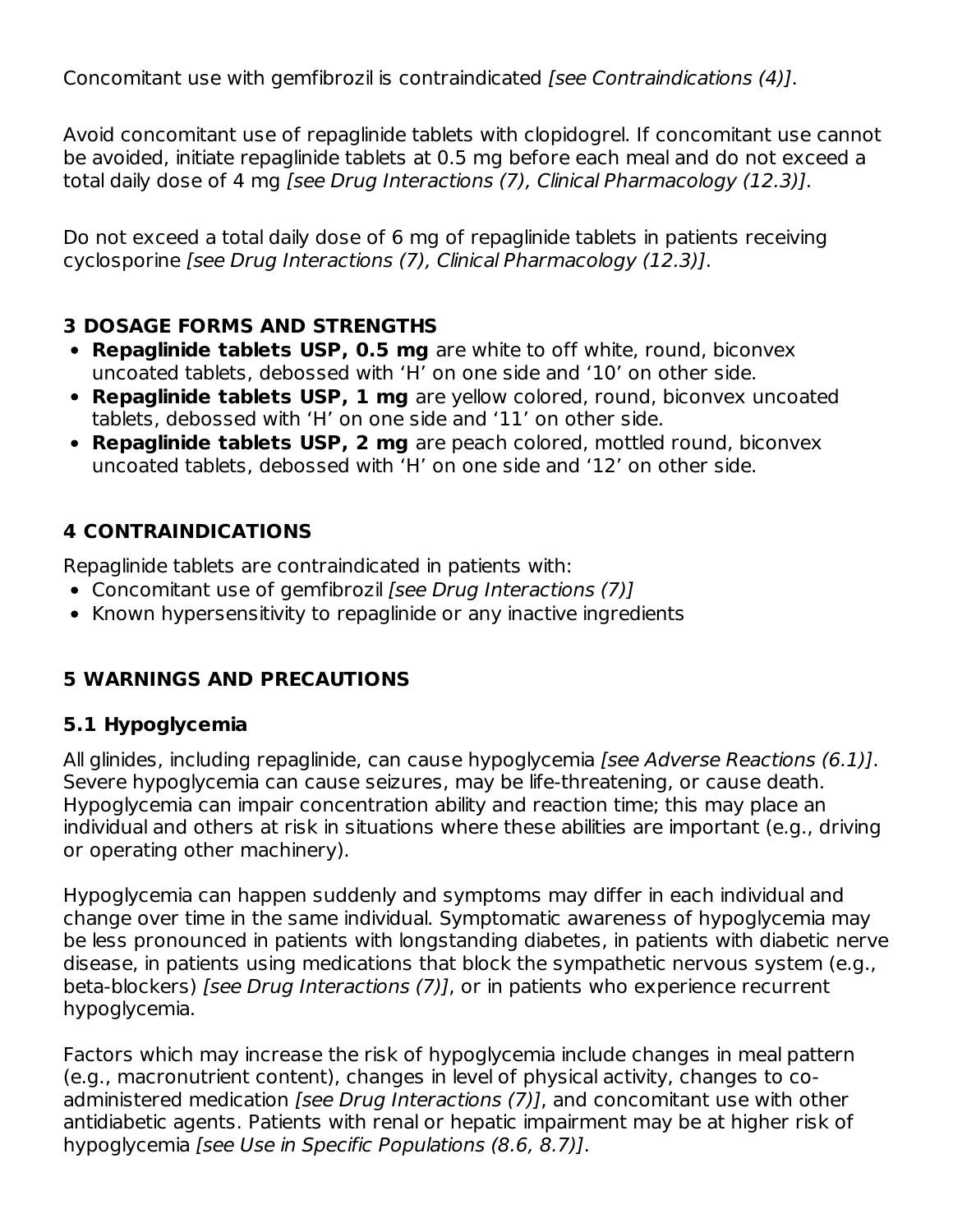Patients should administer repaglinide before meals and be instructed to skip the dose of repaglinide if a meal is skipped. In patients who experience hypoglycemia, the dose of repaglinide should be reduced [see Dosage and Administration (2.1)]. Patients and caregivers must be educated to recognize and manage hypoglycemia. Self-monitoring of blood glucose plays an essential role in the prevention and management of hypoglycemia. In patients at higher risk for hypoglycemia and patients who have reduced symptomatic awareness of hypoglycemia, increased frequency of blood glucose monitoring is recommended.

### **5.2 Serious Cardiovascular Adverse Reactions with Concomitant Use with NPH-insulin**

Across seven controlled trials, there were six serious adverse events of myocardial ischemia in patients treated with repaglinide plus NPH-insulin from two studies, and one event in patients using insulin formulations alone from another study (See Adverse Reactions (6.1)]. Repaglinide is not indicated for use in combination with NPH-insulin.

### **5.3 Macrovascular Outcomes**

There have been no clinical studies establishing conclusive evidence of macrovascular risk reduction with repaglinide.

# **6 ADVERSE REACTIONS**

The following serious adverse reaction is also described elsewhere in the labeling: Hypoglycemia [see Warnings and Precautions (5.1)]

### **6.1 Clinical Trials Experience**

Because clinical trials are conducted under widely varying designs, the adverse reaction rates reported in one clinical trial may not be easily compared to those rates reported in another clinical trial, and may not reflect the rates actually observed in clinical practice.

Repaglinide has been administered to 2931 individuals during clinical trials. Approximately 1500 of these individuals with type 2 diabetes have been treated for at least 3 months, 1000 for at least 6 months, and 800 for at least 1 year. The majority of these individuals (1228) received repaglinide in one of five 1-year, active-controlled trials. Over one year, 13% of repaglinide patients were discontinued due to adverse reactions. The most common adverse reactions leading to withdrawal were hyperglycemia, hypoglycemia, and related symptoms.

Table 1 lists the common adverse reactions for repaglinide patients compared to placebo in trials 12 to 24 weeks duration.

### **Table 1: Adverse Reactions (%) occurring ≥ 2% in Repaglinide Treated Patients from Pool of 12 to 24 Week Placebo Controlled Trials\***

|                             | Repaglinide | Placebo   |
|-----------------------------|-------------|-----------|
|                             | $N = 352$   | $N = 108$ |
| Upper Respiratory Infection | 16          |           |
| Headache                    |             |           |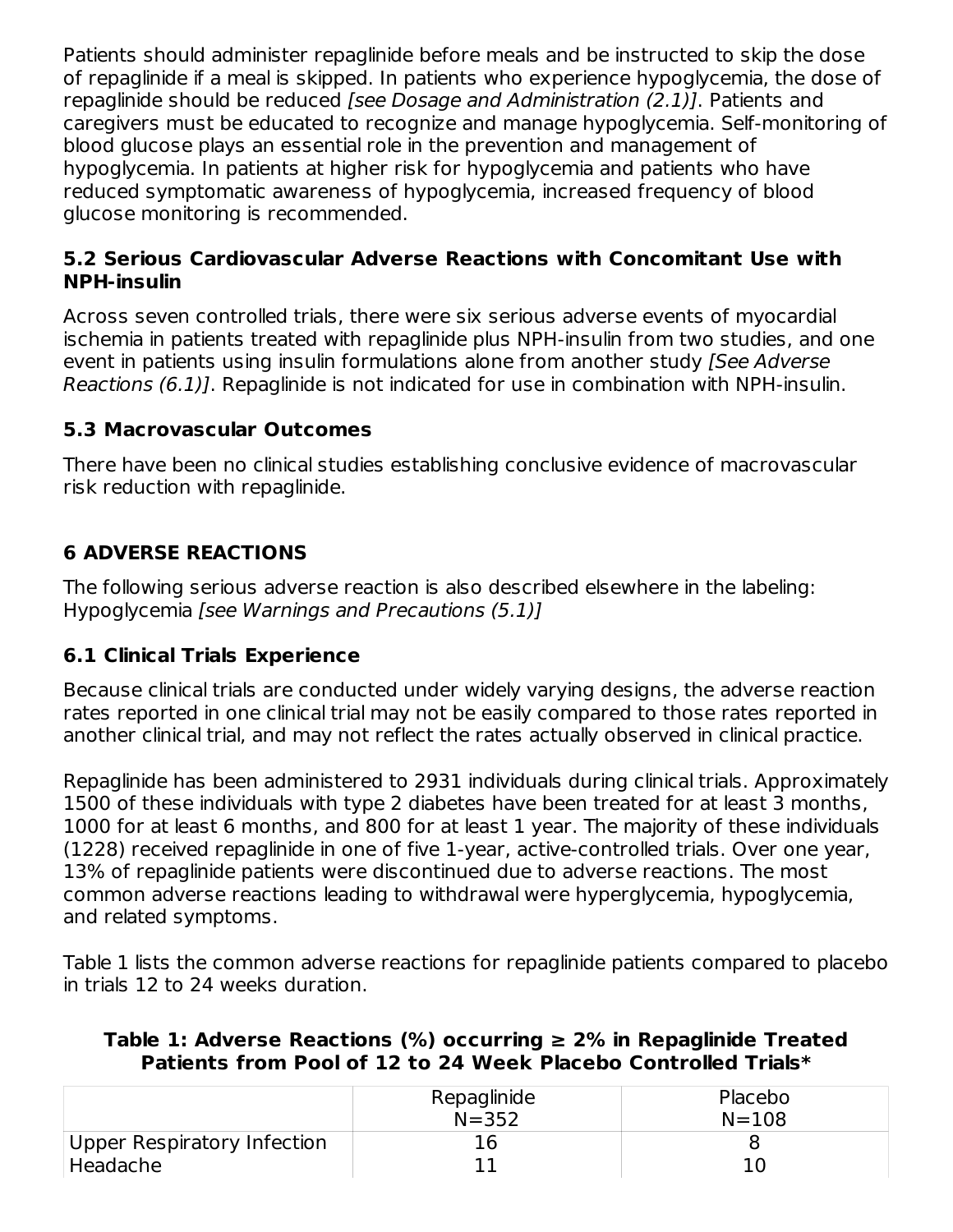| Sinusitis               |  |
|-------------------------|--|
| Arthralgia              |  |
| Nausea                  |  |
| Diarrhea                |  |
| <b>Back Pain</b>        |  |
| <b>Rhinitis</b>         |  |
| Constipation            |  |
| Vomiting                |  |
| Paresthesia             |  |
| Chest pain              |  |
| <b>Bronchitis</b>       |  |
| Dyspepsia               |  |
| Urinary tract infection |  |
| Tooth disorder          |  |
| Allergy                 |  |

\*See trial descriptions in Clinical Trials (14)

### **Hypoglycemia**

In clinical trials with repaglinide, hypoglycemia is the most commonly observed adverse reaction. Mild or moderate hypoglycemia occurred in 31% of repaglinide treated patients and 7% of placebo treated patients [see Warnings and Precautions (5.1)].

Hypoglycemia was reported in 16% of 1228 repaglinide patients, 20% of 417 glyburide patients, and 19% of 81 glipizide patients in 1-year controlled trials. Of repaglinidetreated patients with symptomatic hypoglycemia, none developed coma or required hospitalization.

In a 24-week placebo controlled trial, patients who were naïve to oral hypoglycemic agent therapy and patients with a HbA $_{\rm 1c}$  below 8% at baseline had a higher frequency of hypoglycemia.

### **Weight Gain**

There was no average gain in body weight when patients previously treated with oral hypoglycemic agents were switched to repaglinide. The average weight gain in patients treated with repaglinide and not previously treated with sulfonylurea drugs was 3.3%.

### **Cardiovascular Events**

The incidence of total serious cardiovascular adverse events, including ischemia, was higher for repaglinide (51/1228 or 4%) than for sulfonylurea drugs (13/498 or 3%) in controlled comparator clinical trials.

| Table 2: Summary of Serious Cardiovascular Events in Trials Comparing |
|-----------------------------------------------------------------------|
| Repaglinide to Sulfonylureas (% of total patients with events)        |

|                   | Repaglinide | SU* |
|-------------------|-------------|-----|
| Total Exposed     | 1228        | 498 |
| Serious CV Events | 4%          | 3%  |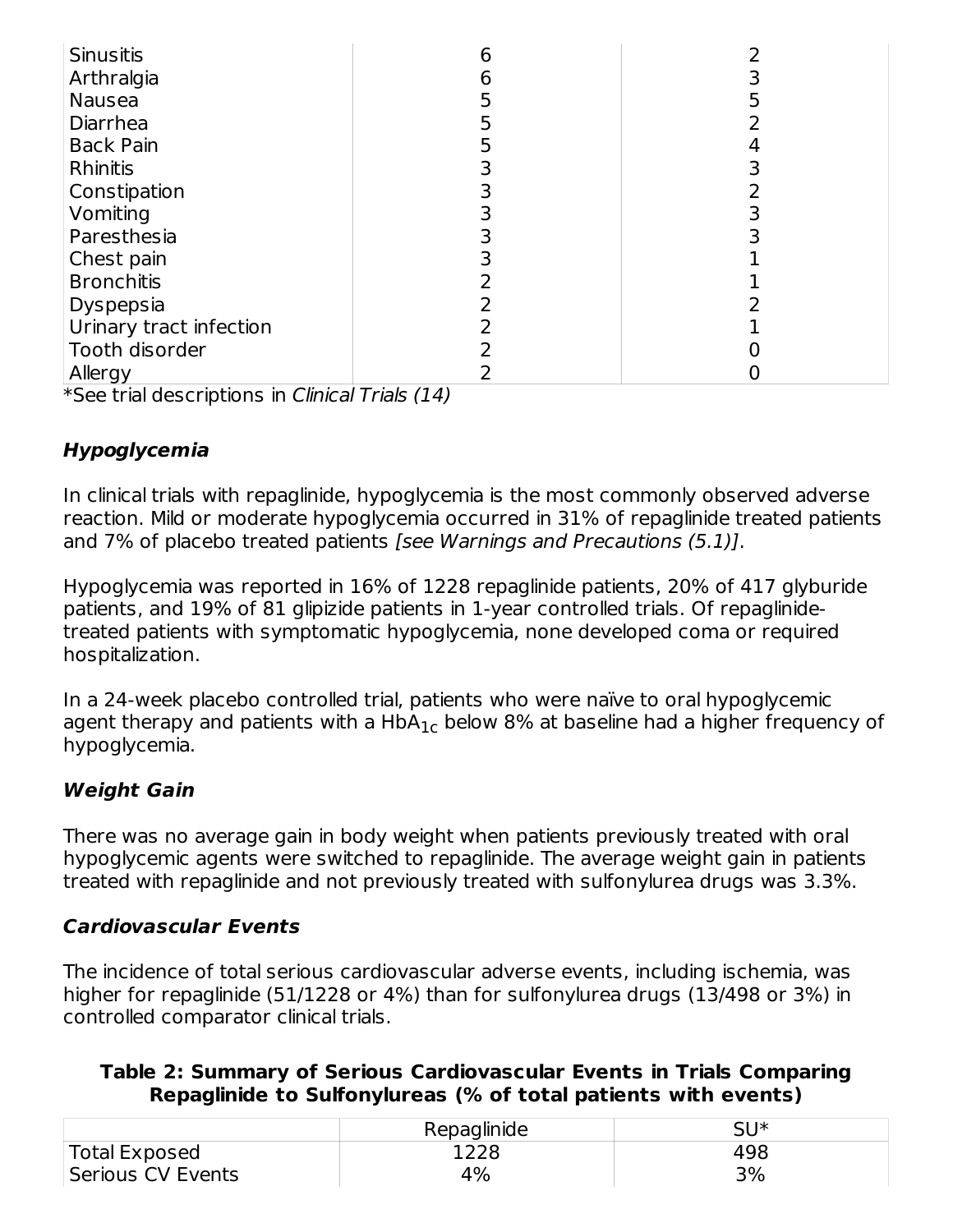| Cardiac Ischemic Events    | 2%   | 2%      |
|----------------------------|------|---------|
| Deaths due to CV Events    | 0.5% | $0.4\%$ |
| *: glyburide and glipizide |      |         |

Seven controlled clinical trials included repaglinide combination therapy with NPH-insulin (n=431), insulin formulations alone (n=388) or other combinations (sulfonylurea plus NPH-insulin or repaglinide plus metformin) (n=120). There were six serious adverse events of myocardial ischemia in patients treated with repaglinide plus NPH-insulin from two studies, and one event in patients using insulin formulations alone from another study [see Warnings and Precautions (5.3)].

#### **Combination Therapy with Thiazolidinediones**

### Hypoglycemia

During 24-week treatment clinical trials of repaglinide-rosiglitazone or repaglinidepioglitazone combination therapy (a total of 250 patients in combination therapy), hypoglycemia (blood glucose < 50 mg/dL) occurred in 7% of patients in combination therapy compared to 7% for repaglinide monotherapy, and 2% for thiazolidinedione monotherapy.

### Peripheral Edema and Heart Failure

Peripheral edema was reported in 12 out of 250 (4.8%) repaglinide-thiazolidinedione combination therapy patients and 3 out of 124 (2.4%) thiazolidinedione monotherapy patients, with no cases reported in these trials for repaglinide monotherapy. There were reports in 2 of 250 patients (0.8%) treated with repaglinide-thiazolidinedione therapy of episodes of edema with congestive heart failure. Both patients had a prior history of coronary artery disease and recovered after treatment with diuretic agents. No comparable cases in the monotherapy treatment groups were reported.

### Weight Gain

Mean weight increases associated with combination, repaglinide and pioglitazone therapy were 5.5 kg, 0.3 kg, and 2 kg respectively. Mean weight increases associated with combination, repaglinide and rosiglitazone therapy were 4.5 kg, 1.3 kg, and 3.3 kg respectively.

### **Infrequent Adverse Events (<1% of Patients)**

Less common adverse clinical or laboratory events observed in clinical trials included elevated liver enzymes, thrombocytopenia, leukopenia, and anaphylactoid reactions.

### **6.2 Postmarketing Experience**

The following additional adverse reactions have been identified during post approval use of repaglinide. Because these reactions are reported voluntarily from a population of uncertain size, it is generally not possible to reliably estimate their frequency or a causal relationship to drug exposure.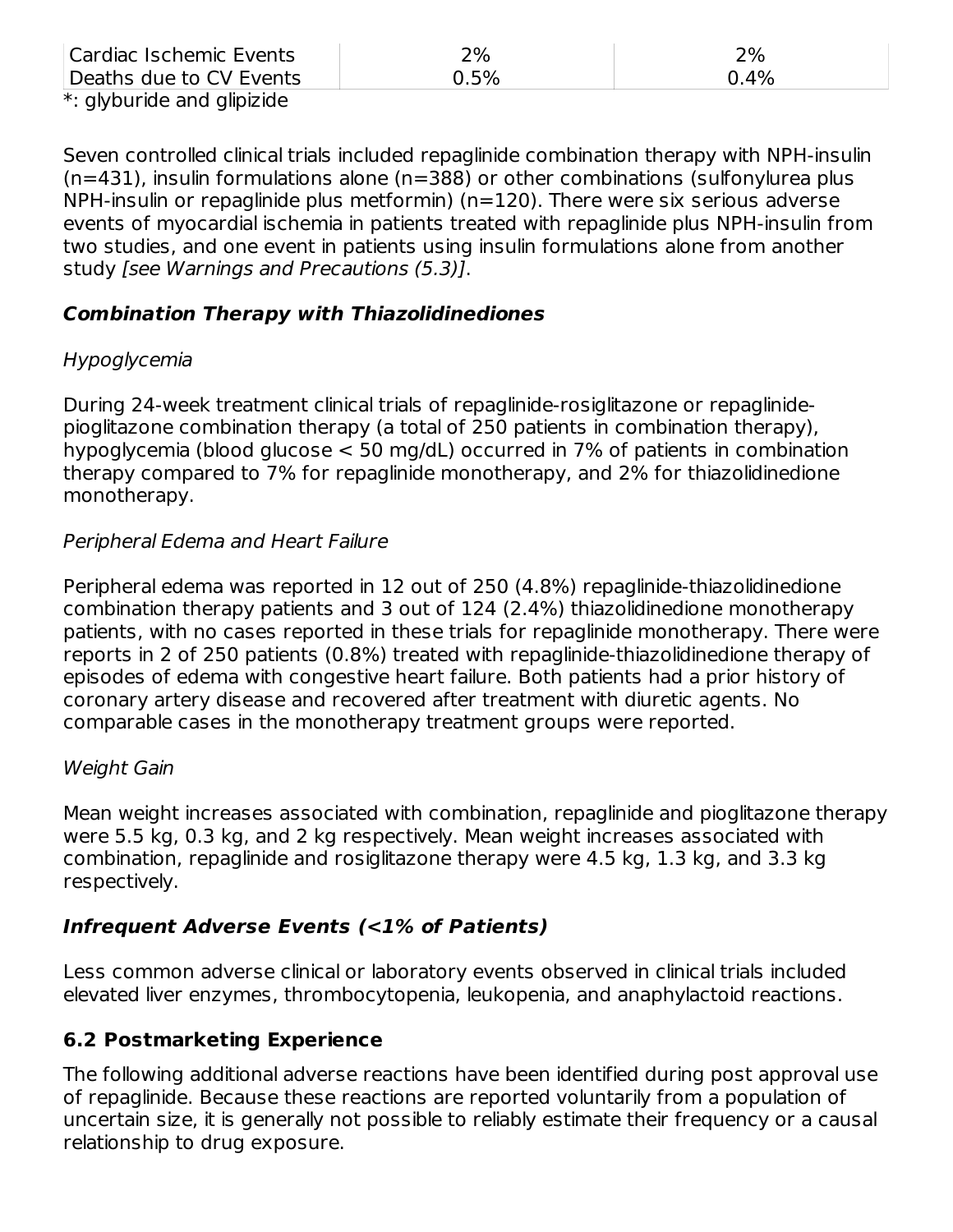- Alopecia
- Hemolytic anemia
- Pancreatitis
- Stevens-Johnson syndrome
- Severe hepatic dysfunction including jaundice and hepatitis

# **7 DRUG INTERACTIONS**

# **Clinically Important Drug Interactions with Repaglinide**

Table 3 includes a list of drugs with clinically important drug interactions when administered concomitantly with repaglinide and instructions for preventing or managing them.

|  |  | Table 3: Clinically Important Drug Interactions with Repaglinide |  |
|--|--|------------------------------------------------------------------|--|
|  |  |                                                                  |  |

| <b>Gemfibrozil</b>  |                                                                                                                                                                                                                                                                                                                                              |
|---------------------|----------------------------------------------------------------------------------------------------------------------------------------------------------------------------------------------------------------------------------------------------------------------------------------------------------------------------------------------|
| Clinical Impact.    | Gemfibrozil significantly increased repaglinide exposures by 8.1 fold [see<br>Clinical Pharmacology (12.3)]                                                                                                                                                                                                                                  |
| Intervention:       | Do not administer repaglinide to patients receiving gemfibrozil [see<br>Contraindications (4)].                                                                                                                                                                                                                                              |
| <b>Clopidogrel</b>  |                                                                                                                                                                                                                                                                                                                                              |
|                     | Clinical Impact: Clopidogrel increased repaglinide exposures by 3.9 to 5.1 fold [see<br>Clinical Pharmacology (12.3)]                                                                                                                                                                                                                        |
|                     | Avoid concomitant use of repaglinide with clopidogrel. If concomitant use<br>cannot be avoided, initiate repaglinide at 0.5 mg before each meal and do<br>Intervention: not exceed a total daily dose of 4 mg [see DOSAGE AND<br>ADMINISTRATION (2.3)]. Increased frequency of glucose monitoring<br>may be required during concomitant use. |
| <b>Cyclosporine</b> |                                                                                                                                                                                                                                                                                                                                              |
|                     | Clinical Impact: Cyclosporine increased low dose repaglinide exposures by 2.5 fold [see<br>Clinical Pharmacology (12.3)]                                                                                                                                                                                                                     |
|                     | Daily maximum repaglinide dose should be limited to 6 mg, and increased<br>Intervention: frequency of glucose monitoring may be required when repaglinide is co-<br>administered with cyclosporine.                                                                                                                                          |
|                     | <b>CYP2C8 and CYP3A4 Inhibitors</b>                                                                                                                                                                                                                                                                                                          |
| Intervention:       | Repaglinide dose reductions and increased frequency of glucose<br>monitoring may be required when co-administered.                                                                                                                                                                                                                           |
| Examples:           | Drugs that are known to inhibit CYP3A4 include antifungal agents<br>(ketoconazole, itraconazole) and antibacterial agents (clarithromycin,<br>erythromycin). Drugs that are known to inhibit CYP2C8 include<br>trimethoprim, gemfibrozil, montelukast, deferasirox, and clopidiogrel.                                                        |
|                     | <b>CYP2C8 and CYP3A4 Inducers</b>                                                                                                                                                                                                                                                                                                            |
|                     | Intervention: Repaglinide dose increases and increased frequency of glucose<br>monitoring may be required when co-administered.                                                                                                                                                                                                              |
| Examples:           | Drugs that induce the CYP3A4 and/or 2C8 enzyme systems include<br>rifampin, barbiturates, and carbamezapine                                                                                                                                                                                                                                  |
|                     | Drugs That May Increase the Risk of Hypoglycemia                                                                                                                                                                                                                                                                                             |
|                     | Intervention. Repaglinide dose reductions and increased frequency of glucose                                                                                                                                                                                                                                                                 |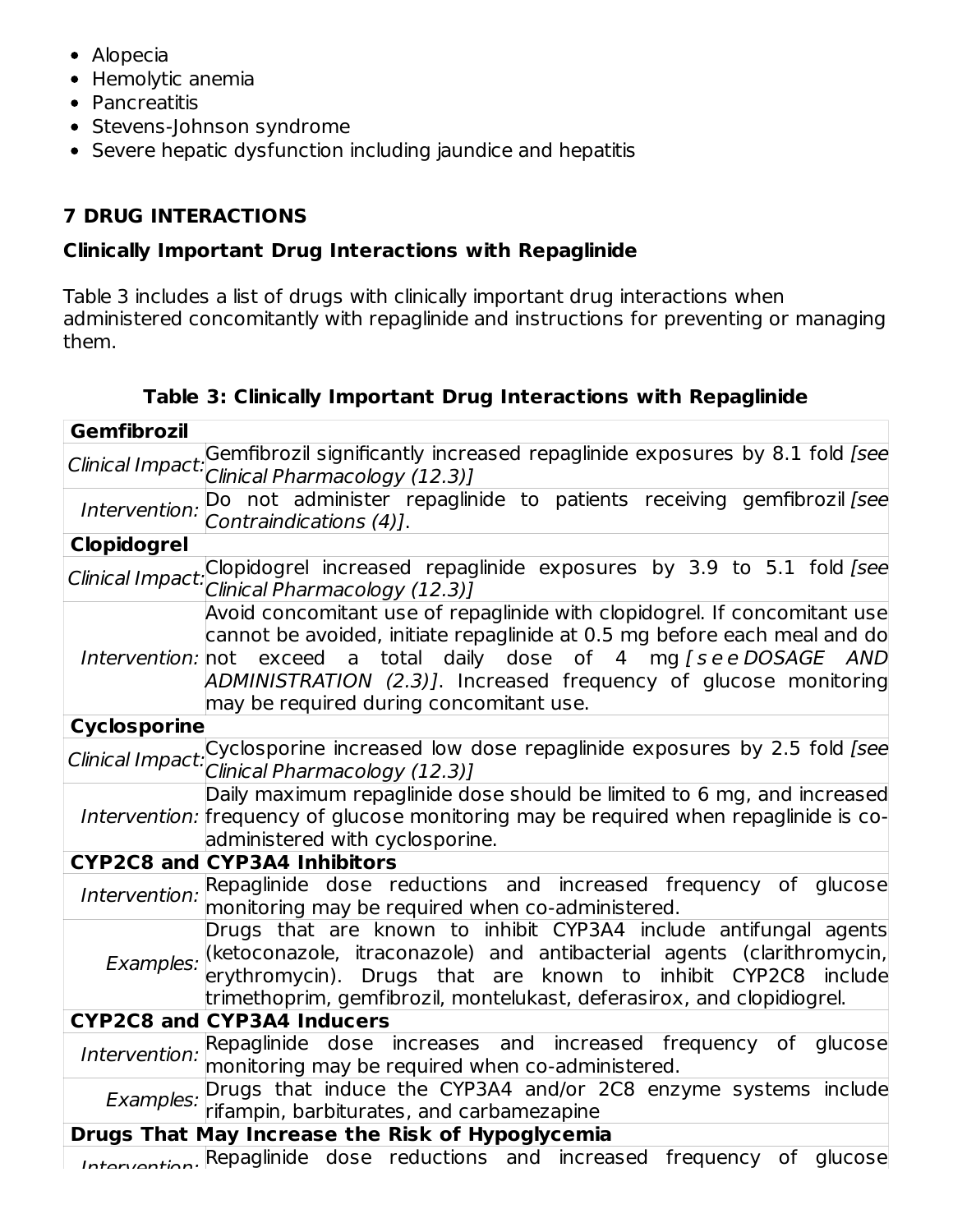|                   | monitoring may be required when co-administered.                                     |  |  |
|-------------------|--------------------------------------------------------------------------------------|--|--|
|                   | Antidiabetic agents, ACE inhibitors, angiotensin II receptor blocking                |  |  |
|                   | agents, disopyramide, fibrates, fluoxetine, monoamine oxidase inhibitors,            |  |  |
|                   | Examples: nonsteroidal anti-inflammatory agents (NSAIDs), pentoxifylline,            |  |  |
|                   | pramlintide, propoxyphene, salicylates, somatostatin analogs (e.g.,                  |  |  |
|                   | octreotide), and sulfonamide antibiotics                                             |  |  |
|                   | Drugs That May Decrease the Blood Glucose Lowering Effect of Repaglinide             |  |  |
|                   | Intervention: Repaglinide dose increases and increased frequency of glucose          |  |  |
|                   | monitoring may be required when co-administered.                                     |  |  |
|                   | Atypical antipsychotics (e.g., olanzapine and clozapine), calcium channel            |  |  |
|                   | antagonists, corticosteroids, danazol, diuretics, estrogens, glucagon,               |  |  |
|                   | Examples: soniazid, niacin, oral contraceptives, phenothiazines, progestogens (e.g., |  |  |
|                   | oral contraceptives), protease inhibitors, somatropin,                               |  |  |
|                   | sympathomimetic agents (e.g., albuterol, epinephrine, terbutaline), and              |  |  |
| thyroid hormones. |                                                                                      |  |  |
|                   | Drugs That May Blunt Signs and Symptoms of Hypoglycemia                              |  |  |
|                   |                                                                                      |  |  |
|                   | Intervention: Increased frequency of glucose monitoring may be required when         |  |  |
|                   | <i>Examples:</i> beta-blockers, clonidine, guanethidine, and reserpine               |  |  |

### **8 USE IN SPECIFIC POPULATIONS**

### **8.1 Pregnancy**

#### Risk Summary

Limited available data from case reports and case series with repaglinide use in pregnant women have not identified a drug-associated risk of major birth defects, miscarriage or adverse maternal or fetal outcomes. There are risks to the mother and fetus associated with poorly controlled diabetes in pregnancy (see Clinical Considerations). Teratogenicity was not observed in rats and rabbits administered repaglinide during organogenesis at approximately 60 and 1 times the maximum daily clinical dose, based on body surface area. No adverse developmental effects were observed in offspring of rats administered repaglinide during late gestation and lactation at approximately 4 times the maximum daily clinical dose (see Data).

The estimated background risk of major birth defects is 6 to 10% in women with pregestational diabetes with a HbA1c>7 and has been reported to be as high as 20 to 25% in women with a HbA1c>10. The estimated background risk of miscarriage for the indicated population is unknown. In the U.S. general population, the estimated background risk of major birth defects and miscarriage in clinically recognized pregnancies is 2 to 4% and 15 to 20%, respectively.

#### Clinical Considerations

### Disease-associated maternal and/or embryo/fetal risk

Poorly controlled diabetes in pregnancy increases the maternal risk for diabetic ketoacidosis, pre-eclampsia, spontaneous abortions, preterm delivery, and delivery complications. Poorly controlled diabetes increases the fetal risk for major birth defects,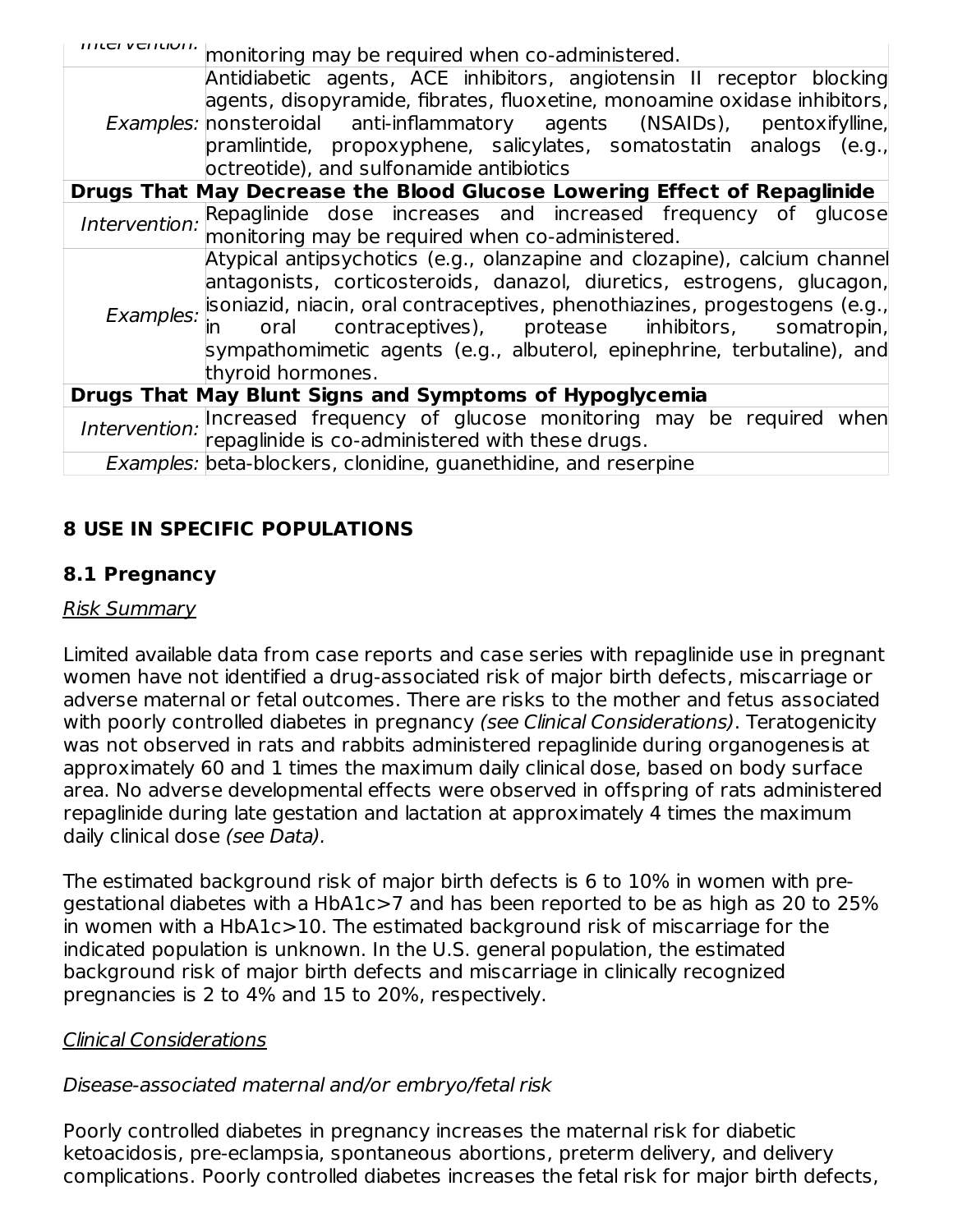stillbirth and macrosomia related morbidity.

Data

Animal Data

Repaglinide was not teratogenic in rats or rabbits at doses 60 times (rats) and approximately 1 times (rabbit) clinical exposure (on a mg/m<sup>2</sup> basis) when administered during the period of organogenesis. Offspring of rat dams exposed to repaglinide at ≥22 times clinical exposure on a mg/m<sup>2</sup> basis during days 17 to 22 of gestation and during lactation were less viable and developed skeletal deformations consisting of shortening, thickening, and bending of the humerus during the postnatal period. This effect was not seen at doses up to 4 times clinical exposure (on a mg/m<sup>2</sup> basis).

# **8.2 Lactation**

### Risk Summary

There are no data on the presence of repaglinide in human milk, the effects on the breastfeeding infant, or the effects on milk production. The drug is present in animal milk. When a drug is present in animal milk, it is likely that the drug will be present in human milk *(see Data)*. Because of the potential for hypoglycemia in breastfed infants, repaglinide is not recommended for use when breastfeeding.

# Data

In rat reproduction studies, measurable levels of repaglinide were detected in the breast milk of the dams and lowered blood glucose levels were observed in the pups. Cross fostering studies indicated that skeletal changes [see Use in Specific Populations (8.1)] could be induced in control pups nursed by treated dams, although this occurred to a lesser degree than those pups treated in utero**.**

# **8.4 Pediatric Use**

Safety and effectiveness have not been established in pediatric patients.

# **8.5 Geriatric Use**

In clinical studies of 24 weeks or greater duration, 415 patients were over 65 years of age and no patients were greater than 75 years of age. In one-year, active-controlled trials, no differences were seen in effectiveness or adverse events between these subjects and those less than 65. There was no increase in frequency or severity of hypoglycemia in older subjects, but greater sensitivity of some older individuals to repaglinide therapy cannot be ruled out.

# **8.6 Renal Impairment**

Pharmacokinetic studies of repaglinide were conducted in patients with mild to moderate renal function impairment (CrCl = 40 to 80 mL/min), and severe renal function impairment (CrCl = 20 to 40 mL/min). Initial dose adjustment is not required in patients with mild to moderate renal dysfunction. However, patients with severe renal function impairment should initiate repaglinide therapy with the 0.5 mg dose and be carefully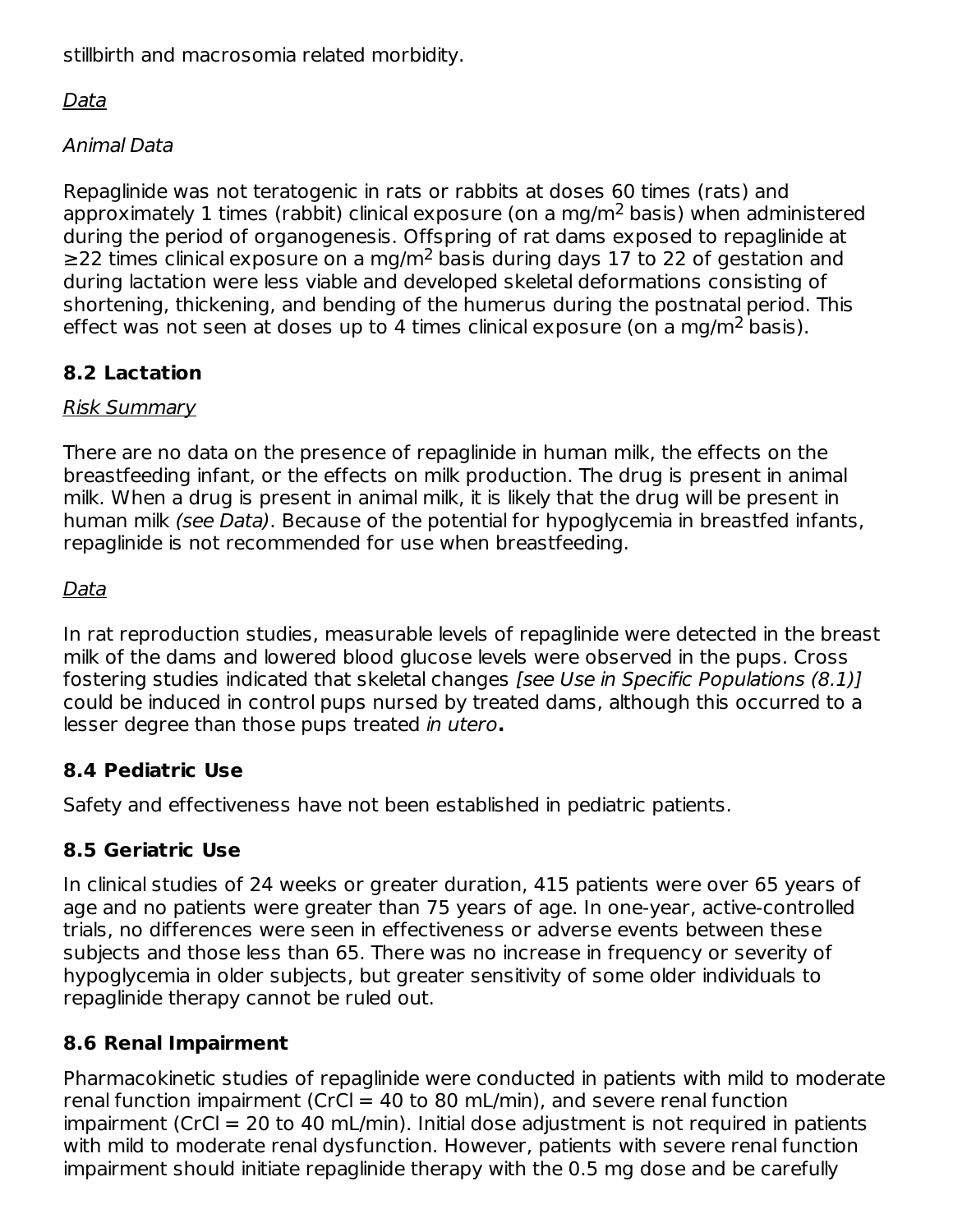titrated [see Dosage and Administration (2.2)].

Studies were not conducted in patients with creatinine clearances below 20 mL/min or patients with renal failure requiring hemodialysis.

### **8.7 Hepatic Impairment**

A single-dose study was conducted 12 patients with chronic liver disease. Patients with moderate to severe impairment of liver function had higher and more prolonged serum concentrations. Therefore, repaglinide should be used cautiously in patients with impaired liver function. Longer intervals between dose adjustments may be needed to allow full assessment of response.

### **10 OVERDOSAGE**

Severe hypoglycemic reactions with coma, seizure, or other neurological impairment may occur and constitute medical emergencies requiring immediate hospitalization. Hypoglycemic symptoms without loss of consciousness or neurologic findings should be treated aggressively with oral glucose and adjustments in drug dosage and/or meal patterns. Close monitoring may continue until the physician is assured that the patient is out of danger. Patients should be closely monitored for a minimum of 24 to 48 hours, since hypoglycemia may recur after apparent clinical recovery. There is no evidence that repaglinide is dialyzable using hemodialysis.

## **11 DESCRIPTION**

Repaglinide is an oral blood glucose-lowering drug of the glinide class. Repaglinide, S(+)2-ethoxy-4(2((3-methyl-1-(2-(1-piperidinyl) phenyl)-butyl) amino)-2-oxoethyl) benzoic acid, is chemically unrelated to the oral sulfonylurea insulin secretagogues.

### **Structural Formula of Repaglinide**



Repaglinide USP is a white to off-white solid with molecular formula C<sub>27</sub> H<sub>36</sub> N<sub>2</sub> O<sub>4</sub> and a molecular weight of 452.6. Repaglinide tablets, USP contain 0.5 mg, 1 mg, or 2 mg of repaglinide USP. In addition, each tablet contains the following inactive ingredients: anhydrous dibasic calcium phosphate, corn starch, glycerol, magnesium stearate,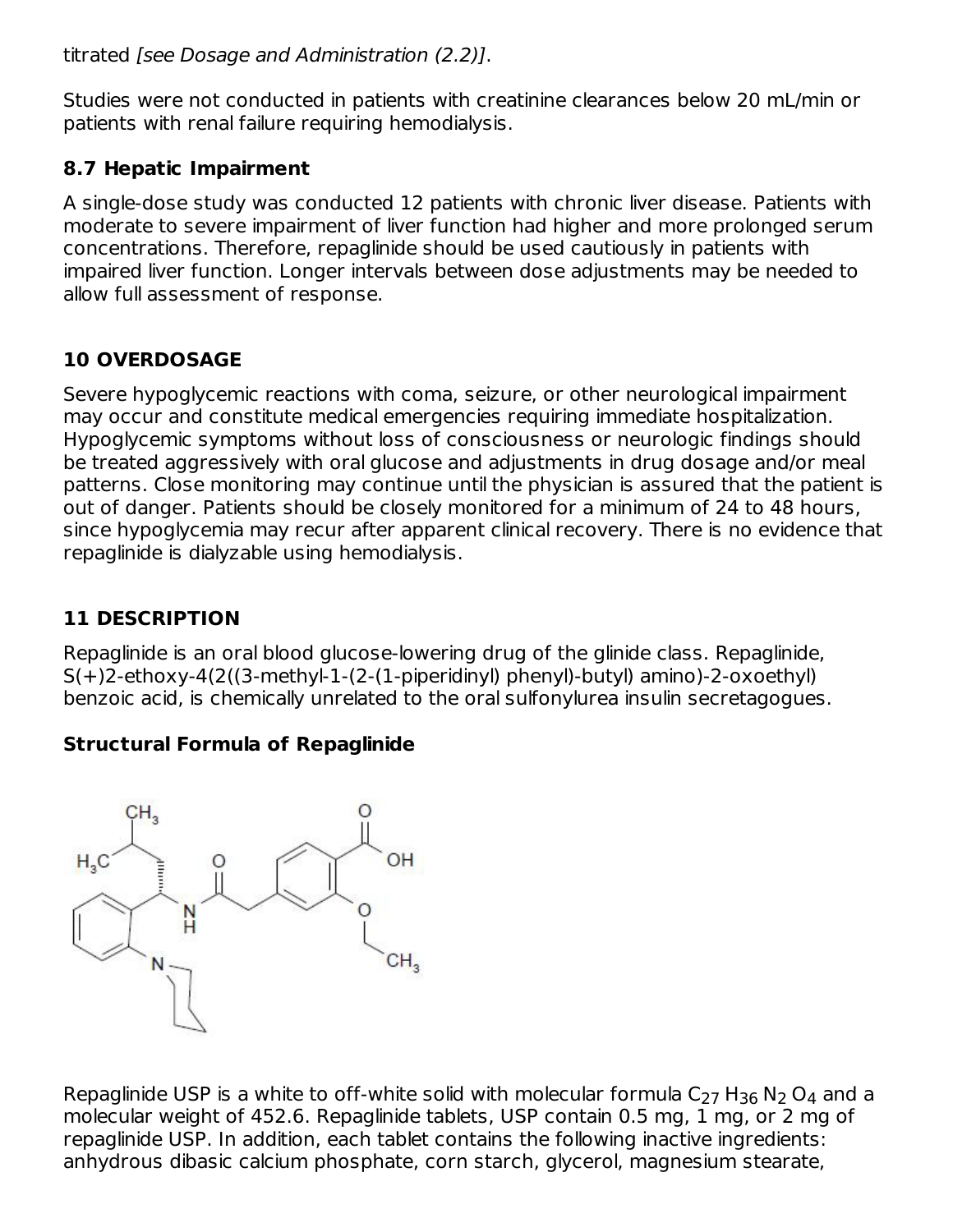meglumine, microcrystalline cellulose, polacrillin potassium, poloxamer, and povidone. In addition, the 1 mg tablet contains ferric oxide (Sicovit Yellow 10) and 2 mg tablet contains ferric oxide (Sicovit Red 30).

## **12 CLINICAL PHARMACOLOGY**

### **12.1 Mechanism of Action**

Repaglinide lowers blood glucose levels by stimulating the release of insulin from the pancreas. This action is dependent upon functioning beta (ß) cells in the pancreatic islets. Insulin release is glucose-dependent and diminishes at low glucose concentrations.

Repaglinide closes ATP-dependent potassium channels in the ß-cell membrane by binding at characterizable sites. This potassium channel blockade depolarizes the ß-cell, which leads to an opening of calcium channels. The resulting increased calcium influx induces insulin secretion. The ion channel mechanism is highly tissue selective with low affinity for heart and skeletal muscle.

### **12.2 Pharmacodynamics**

A four-week, double-blind, placebo-controlled dose-response trial was conducted in 138 patients with type 2 diabetes using doses ranging from 0.25 (not an approved dose) to 4 mg taken with each of three meals. Repaglinide therapy resulted in dose-proportional glucose lowering over the full dose range. Plasma insulin levels increased after meals and reverted toward baseline before the next meal. Most of the fasting blood glucoselowering effect was demonstrated within 1 to 2 weeks.

In a double-blind, placebo-controlled, 3-month dose titration study, repaglinide or placebo doses for each patient were increased weekly from 0.25 mg (not an approved dose) through 0.5, 1, and 2 mg, to a maximum of 4 mg, until a fasting plasma glucose (FPG) level <160 mg/dL was achieved or the maximum dose reached. The dose that achieved the targeted control or the maximum dose was continued to end of study. FPG and 2-hour post-prandial glucose (PPG) increased in patients receiving placebo and decreased in patients treated with repaglinide. Differences between the repaglinide- and placebo-treated groups were -61 mg/dL (FPG) and -104 mg/dL (PPG) (Table 4).

|                               | Repaglinide | Placebo |
|-------------------------------|-------------|---------|
| N                             | 66          | 33      |
| <b>Fasting Plasma Glucose</b> |             |         |
| (mg/dL)                       | 220.2       | 215.3   |
| <b>Baseline</b>               |             |         |
| Change from baseline          | $-31.0*$    | 30.3    |
| (at last visit)               |             |         |
| <b>Post Prandial Glucose</b>  | 261.7       | 245.2   |
| (mg/dL)                       |             |         |
| <b>Baseline</b>               | $-47.6*$    | 56.5    |

### **Table 4: Repaglinide vs Placebo Mean Change from Baseline after 3 Months of Treatment**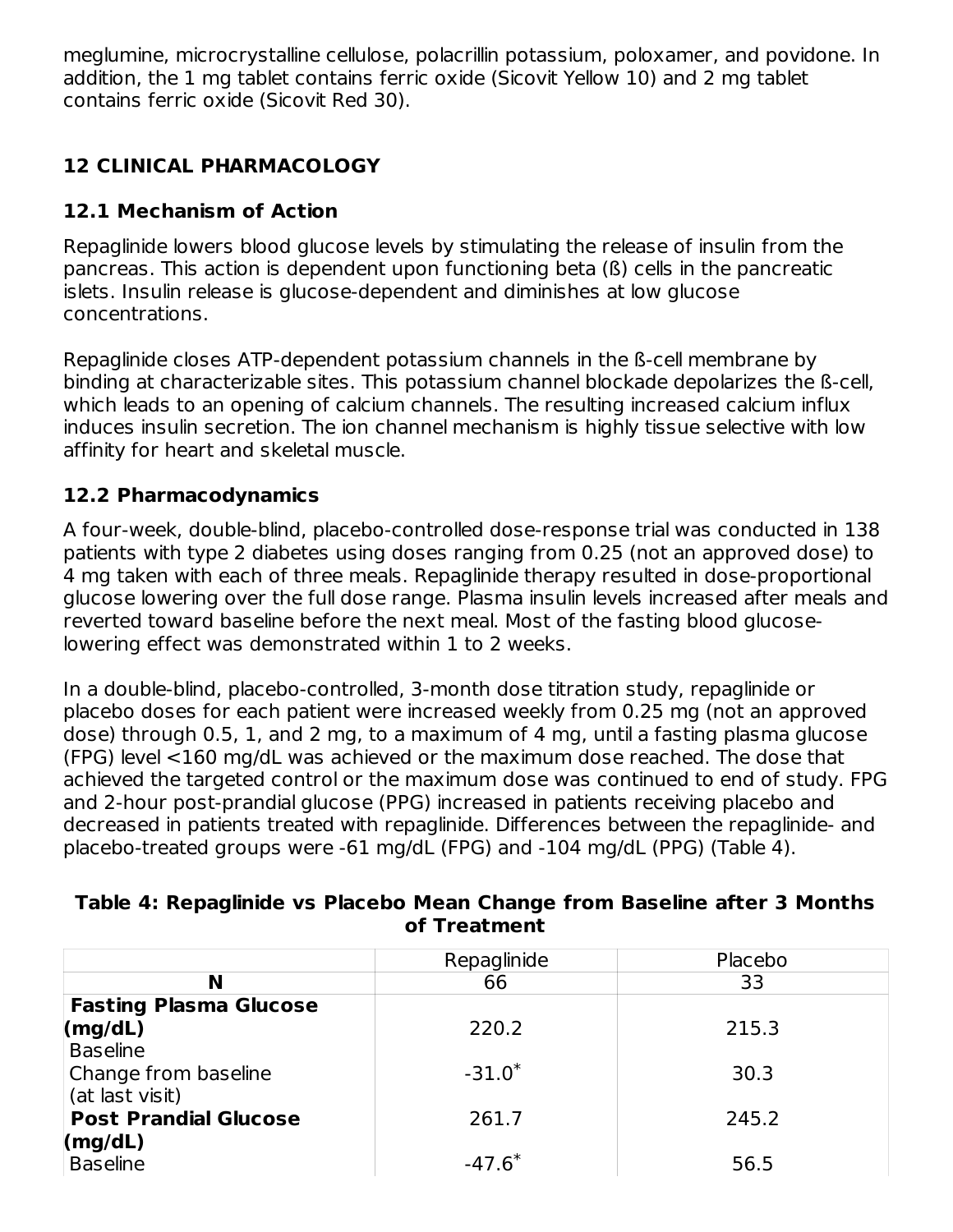The dosing of repaglinide relative to meal-related insulin release was studied in three trials including 58 patients. Glycemic control was maintained during a period in which the meal and dosing pattern was varied (2, 3 or 4 meals per day; before meals x 2, 3, or 4) compared with a period of 3 regular meals and 3 doses per day (before meals x 3). Blood glucose-lowering effect did not differ when repaglinide was administered at the start of a meal, 15 minutes before, or 30 minutes before the meal.

### **12.3 Pharmacokinetics**

The pharmacokinetic parameters of repaglinide obtained from a single-dose, crossover study in healthy subjects and from a multiple-dose, parallel, dose-proportionality (0.5, 1, 2 and 4 mg) study in patients with type 2 diabetes are summarized in Tables 5 and 6. These data indicate that repaglinide did not accumulate in serum. Clearance of oral repaglinide did not change over the 0.5 to 4 mg dose range, indicating a linear relationship between dose and plasma drug levels.

#### **Table 5: Pharmacokinetic Parameters for Repaglinide in Healthy Subjects**

| <b>Parameter</b>    |                  |
|---------------------|------------------|
| CL (based on i.v.)  | $38 \pm 16$ L/hr |
| Vss (based on i.v.) | $31 \pm 12$ L    |
| <b>AbsBio</b>       | $56 \pm 9\%$     |

 $CL = total body$  clearance  $Vss = volume of distribution at steady state$  $\Delta b$ s $\Delta b =$  absolute bioavailability

#### **Table 6: Pharmacokinetic Parameters for Repaglinide in Patients with Type 2 Diabetes\***

|                     | <b>Pharmacokinetic Parameter</b>             |                                                |  |  |
|---------------------|----------------------------------------------|------------------------------------------------|--|--|
| <b>Dose</b><br>(mg) | $AUC_{0-24}$ hr<br>$(ng/mL*hr)$<br>Mean (SD) | $C_{\text{max0-5}}$ hr<br>(ng/mL)<br>Mean (SD) |  |  |
| 0.5                 | 68.9 (154.4)                                 | 9.8(10.2)                                      |  |  |
|                     | 125.8 (129.8)                                | 18.3(9.1)                                      |  |  |
|                     | 152.4 (89.60)                                | 26.0(13.0)                                     |  |  |
|                     | 447.4 (211.3)                                | 65.8 (30.1)                                    |  |  |
|                     | $T_{\text{max0-5 hr}}$<br><b>Means (SD)</b>  | $T\frac{1}{2}$<br><b>Means (Ind Range)</b>     |  |  |
| $0.5$ to $4$        | 1.0 to 1.4 (0.3 to 0.5) hr                   | 1.0 to 1.4 (0.4 to 8.0) hr                     |  |  |

\*dosed preprandially with three meals

### **Absorption**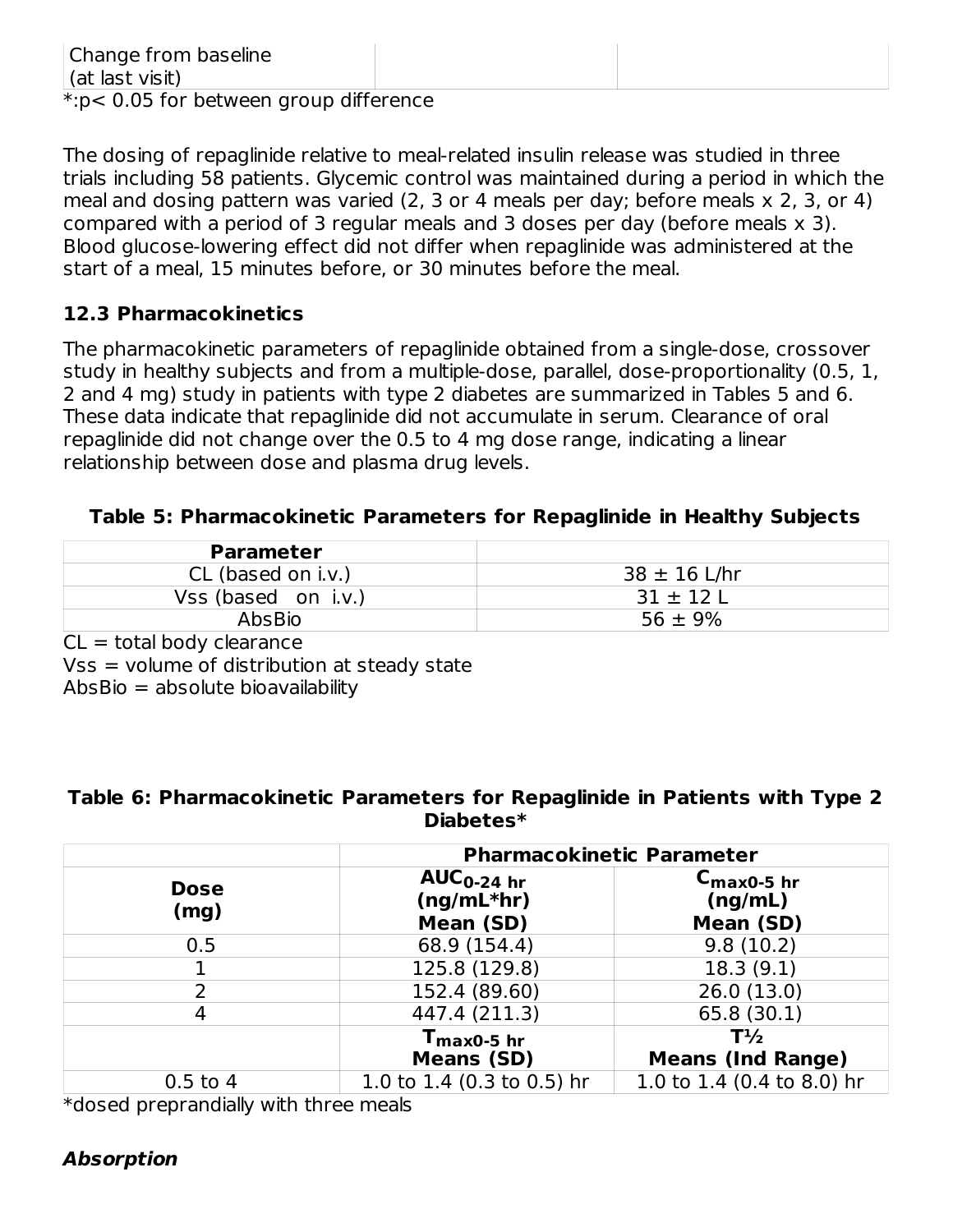After oral administration, repaglinide is completely absorbed from the gastrointestinal tract. After single and multiple oral doses in healthy subjects or in patients, peak plasma drug levels (C<sub>max</sub>) occur within 1 hour (T<sub>max</sub>). Repaglinide is eliminated from the blood stream with a half-life of approximately 1 hour. The mean absolute bioavailability is 56%. When repaglinide was given with food, the mean  $\mathsf{T}_{\mathsf{max}}$  was not changed, but the mean  $\mathsf{C}_{\mathsf{max}}$  and AUC (area under the time/plasma concentration curve) were decreased 20% and 12.4%, respectively.

### **Distribution**

After intravenous (IV) dosing in healthy subjects, the volume of distribution at steady state (V<sub>ss</sub>) was 31 L, and the total body clearance (CL) was 38 L/h. Protein binding and binding to human serum albumin was greater than 98%.

### **Metabolism and Elimination**

Repaglinide is completely metabolized by oxidative biotransformation and direct conjugation with glucuronic acid after either an IV or oral dose. The major metabolites are an oxidized dicarboxylic acid (M2), the aromatic amine (M1), and the acyl glucuronide (M7). The cytochrome P-450 enzyme system, specifically 2C8 and 3A4, have been shown to be involved in the N-dealkylation of repaglinide to M2 and the further oxidation to M1. Metabolites do not contribute to the glucose-lowering effect of repaglinide.

Within 96 hours after dosing with  $^{14}$ C-repaglinide as a single, oral dose, approximately 90% of the radiolabel was recovered in the feces and approximately 8% in the urine. Only 0.1% of the dose is cleared in the urine as parent compound. The major metabolite (M2) accounted for 60% of the administered dose. Less than 2% of parent drug was recovered in feces. Repaglinide appears to be a substrate for active hepatic uptake transporter (organic anion transporting protein OATP1B1).

### **Variability of Exposure**

Repaglinide AUC after multiple doses of 0.25 to 4 mg with each meal varies over a wide range. The intra-individual and inter- individual coefficients of variation were 36% and 69%, respectively. AUC over the therapeutic dose range included 69 to 1005 ng/mL\*hr, but AUC exposure up to 5417 ng/mL\*hr was reached in dose escalation studies without apparent adverse consequences.

### **Specific Populations**

### **Geriatric**

Healthy volunteers were treated with a regimen of 2 mg repaglinide taken before each of 3 meals. There were no significant differences in repaglinide pharmacokinetics between the group of patients  $< 65$  years of age and a comparably sized group of patients  $\geq 65$ years of age [see Use in Specific Populations (8.5)].

### **Gender**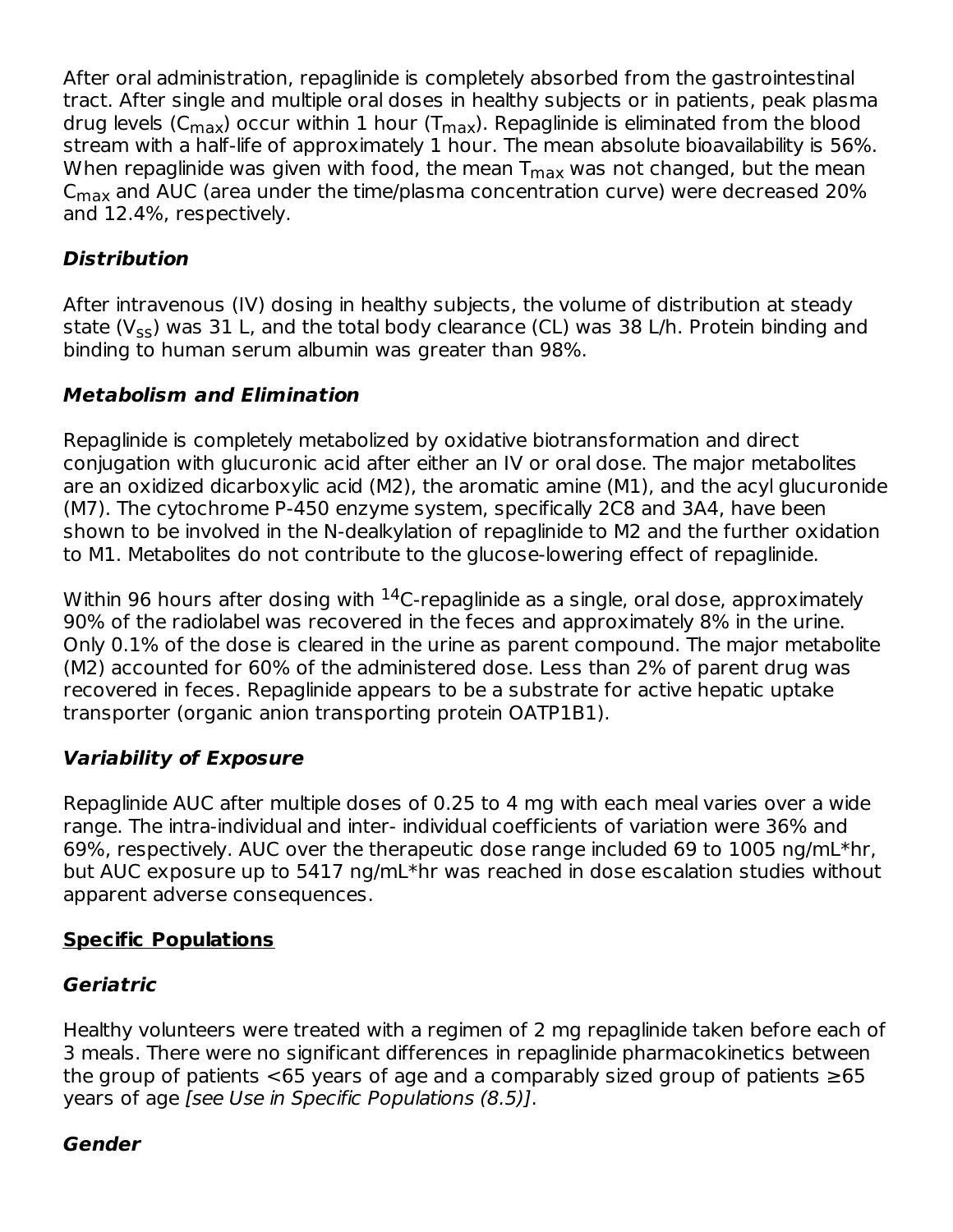A comparison of pharmacokinetics in males and females showed the AUC over the 0.5 mg to 4 mg dose range to be 15% to 70% higher in females with type 2 diabetes. This difference was not reflected in the frequency of hypoglycemic episodes (male: 16%; female: 17%) or other adverse events.

### **Race**

No pharmacokinetic studies to assess the effects of race have been performed, but in a U.S. 1-year study in patients with type 2 diabetes, the blood glucose-lowering effect was comparable between Caucasians (n=297) and African-Americans (n=33). In a U.S. dose-response study, there was no apparent difference in exposure (AUC) between Caucasians (n=74) and Hispanics (n=33).

### **Renal Impairment**

Single-dose and steady-state pharmacokinetics of repaglinide were compared between patients with type 2 diabetes and normal renal function (CrCl > 80 mL/min), mild to moderate renal function impairment (CrCl  $=$  40 to 80 mL/min), and severe renal function impairment (CrCl = 20 to 40 mL/min). Both AUC and  $\mathsf{C}_{\mathsf{max}}$  of repaglinide were similar in patients with normal and mild to moderately impaired renal function (mean values 56.7 ng/mL\*hr vs 57.2 ng/mL\*hr and 37.5 ng/mL vs 37.7 ng/mL, respectively.) Patients with severely reduced renal function had elevated mean AUC and  $\mathsf{C}_{\mathsf{max}}$  values (98.0) ng/mL\*hr and 50.7 ng/mL, respectively), but this study showed only a weak correlation between repaglinide levels and creatinine clearance.

### **Hepatic Impairment**

A single-dose, open-label study was conducted in 12 healthy subjects and 12 patients with chronic liver disease (CLD) classified by Child-Pugh scale and caffeine clearance. Patients with moderate to severe impairment of liver function had higher and more prolonged serum concentrations of both total and unbound repaglinide than healthy subjects (AUC<sub>healthy</sub>: 91.6 ng/mL\*hr; AUC<sub>CLD patients</sub>: 368.9 ng/mL\*hr; C<sub>max</sub>, <sub>healthy</sub>: 46.7 ng/mL; C<sub>max</sub>, <sub>CLD patients</sub>: 105.4 ng/mL). AUC was statistically correlated with caffeine clearance. No difference in glucose profiles was observed across patient groups.

### **Drug-Drug Interactions**

Drug interaction studies performed in healthy volunteers show that repaglinide had no clinically relevant effect on the pharmacokinetic properties of digoxin, theophylline, or warfarin. Co-administration of cimetidine with repaglinide did not significantly alter the absorption and disposition of repaglinide.

Additionally, the following drugs were studied in healthy volunteers with coadministration of repaglinide.

| Table 7: Effect of Other Drugs on AUC and C <sub>max</sub> of Repaglinide |  |  |  |
|---------------------------------------------------------------------------|--|--|--|
|---------------------------------------------------------------------------|--|--|--|

| <b>Study Drug</b> | <b>Dosing</b> | <b>Repaglinide</b>  |            | <b>Repaglinide</b> |  |
|-------------------|---------------|---------------------|------------|--------------------|--|
|                   |               | Dosing <sup>1</sup> | <b>AUC</b> | ⊾max               |  |
| Clarithromycin*   | 250 mg BID    |                     | 100/4      | $670/$ 1           |  |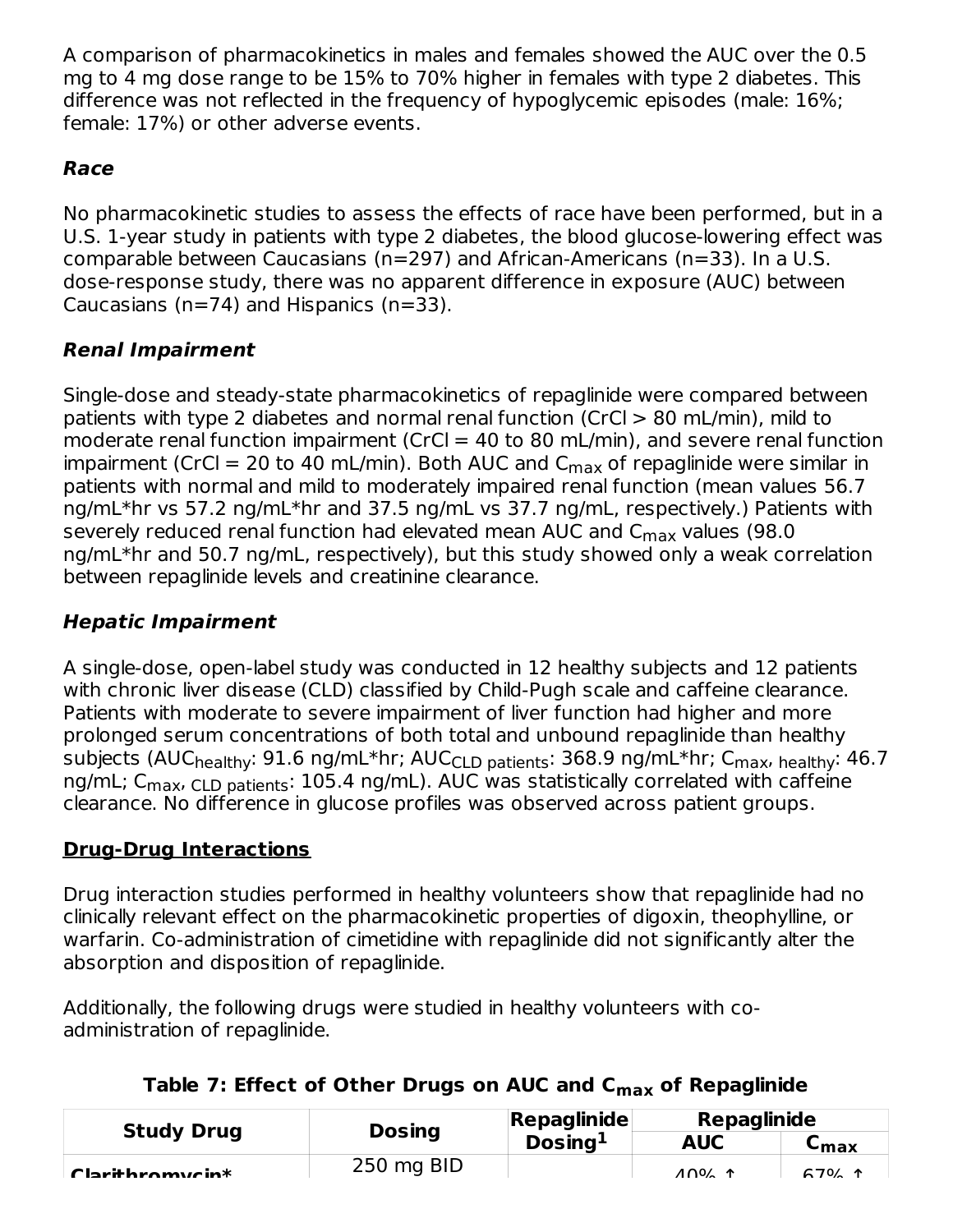| CIGI ILIII VIIIYLIII <sup>.</sup>                   | for 4 days                                                                  |                               | 40/01                                                                                                            | U / 701                                                                   |
|-----------------------------------------------------|-----------------------------------------------------------------------------|-------------------------------|------------------------------------------------------------------------------------------------------------------|---------------------------------------------------------------------------|
| Clopidogrel*                                        | 300 mg (Day 1)<br>75 mg QD (Day 2 to<br>3)                                  | $0.25$ mg<br>(Day 1 and<br>3) | $(day 1) 5.1$ fold<br>$(3.9 \text{ to } 6.6)$<br>(day 3) 3.9 fold 2.0 fold $\uparrow$<br>$(2.9 \text{ to } 5.3)$ | 2.5 fold $\uparrow$<br>$(1.8 \text{ to } 3.5)$<br>$(1.3 \text{ to } 3.1)$ |
| <b>Cyclosporine</b>                                 | 100 mg<br>(2 doses 12 hours<br>apart)                                       |                               | 2.5 fold $\uparrow$                                                                                              | 1.8 fold $\uparrow$                                                       |
| Deferasirox*                                        | 30 mg/kg QD<br>for 4 days                                                   | 0.5 <sub>mg</sub>             | 2.3 fold $\uparrow$                                                                                              | 62% 1                                                                     |
| <b>Fenofibrate</b>                                  | 200 mg QD<br>for 5 days                                                     |                               | 0%                                                                                                               | 0%                                                                        |
| Gemfibrozil*                                        | 600 mg BID<br>for 3 days                                                    |                               | $8.1$ fold $\uparrow$                                                                                            | 2.4 fold $\uparrow$                                                       |
| Itraconazole*                                       | 100 mg BID<br>for 3 days                                                    |                               | 1.4 fold $\uparrow$                                                                                              | 1.5 fold $\uparrow$                                                       |
| Gemfibrozil +<br>Itraconazole*<br>Co-administration | Gem: 600 mg BID<br>for 3 days Itra: 100<br>mg BID<br>for 3 days             |                               | 19 fold $\uparrow$                                                                                               | 2.8 fold $\uparrow$                                                       |
| Ketoconazole                                        | 200 mg QD<br>for 4 days                                                     | $2 \, mg$                     | 15% 1                                                                                                            | 16% 1                                                                     |
| Levonorgestrel/ethinyl<br><b>Estradiol</b>          | $(0.15 \text{ mg}/0.03 \text{ mg})$<br>Combination tablet<br>QD for 21 days | $2 \, mg$                     | 0%                                                                                                               | 20% 1                                                                     |
| Nifedipine*                                         | 10 mg TID<br>for 4 days                                                     | $2 \, mg$                     | 0%                                                                                                               | 0%                                                                        |
| Rifampin*                                           | 600 mg QD<br>for 6 to 7 days                                                | 4 mg                          | 32 to 80% ↓                                                                                                      | 17 to 79%<br>$\downarrow$                                                 |
| <b>Simvastatin</b>                                  | 20 mg QD<br>for 4 days                                                      | 2 mg                          | $0\%$                                                                                                            | 26% 1                                                                     |
| Trimethoprim*                                       | 160 mg BID<br>for 2 days<br>160 mg QD<br>for 1 day                          |                               | 61% 1                                                                                                            | 41% 1                                                                     |

 $<sup>1</sup>$  Unless indicated all drug interactions were observed with single dose of 0.25 mg</sup> repaglinide

↑ indicates increase

↓ indicates decrease

\* Indicates data are from published literature

### **13 NONCLINICAL TOXICOLOGY**

### **13.1 Carcinogenesis, Mutagenesis, Impairment of Fertility**

In a 104-week carcinogenicity study in rats at doses up to 120 mg/kg/day, which is approximately 90 times clinical exposure on a mg/m<sup>2</sup> basis, the incidences of benign adenomas of the thyroid and liver were increased in male rats. No evidence of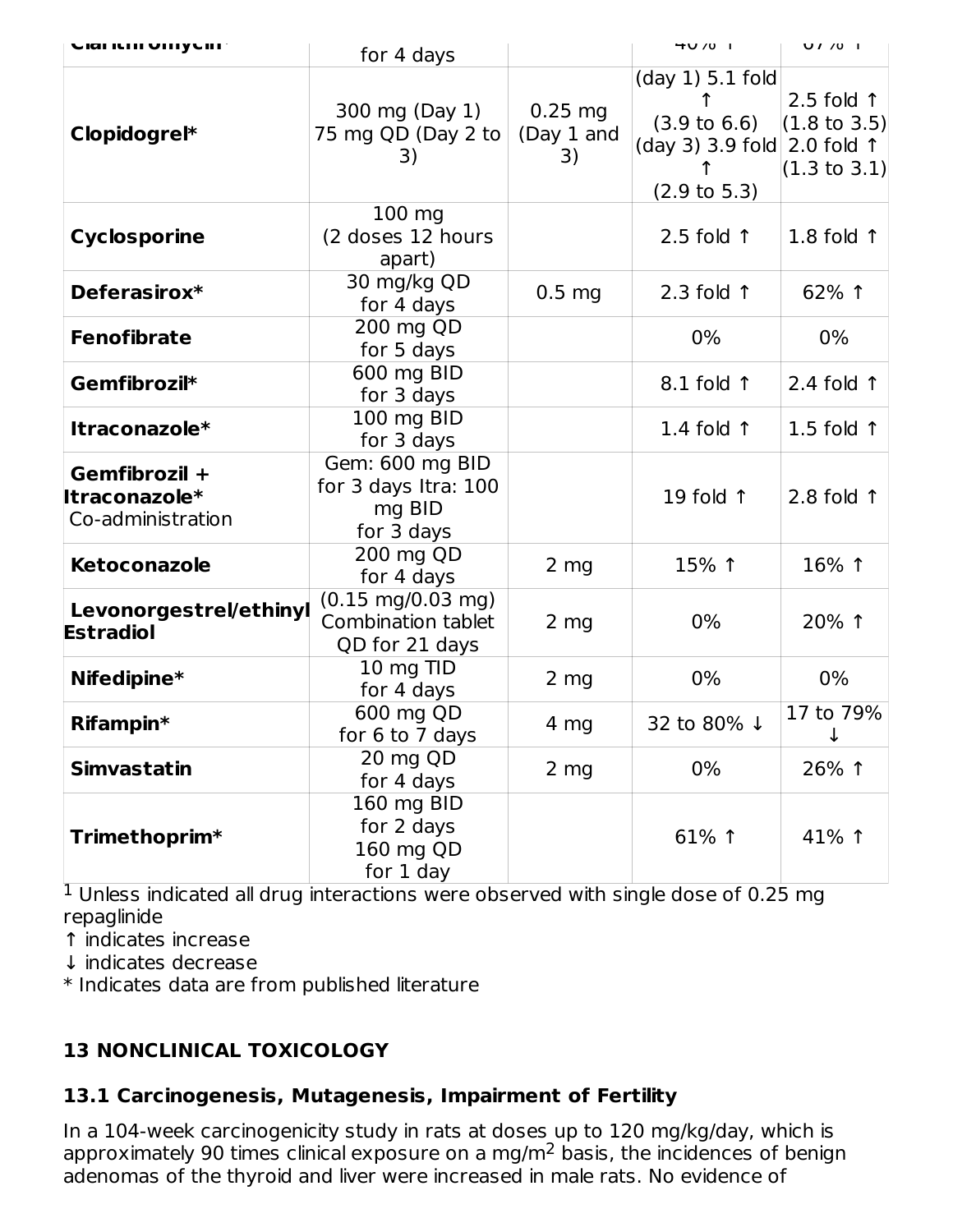carcinogenicity was found in female rats. The higher incidences of thyroid and liver tumors in male rats were not seen at lower dose of 30 mg/kg/day and 60 mg/kg/day respectively (which are over 20 and 45 times, respectively, clinical exposures on a mg/m<sup>2</sup> basis). In a 104-week carcinogenicity study in mice at doses up to 500 mg/kg/day, no evidence of carcinogenicity was found in mice (which is approximately 187 times clinical exposure on a mg/m<sup>2</sup> basis).

Repaglinide was non-genotoxic in a battery of in vivo and in vitro studies: Bacterial mutagenesis (Ames test), in vitro forward cell mutation assay in V79 cells (HGPRT), in vitro chromosomal aberration assay in human lymphocytes, unscheduled and replicating DNA synthesis in rat liver, and in vivo mouse and rat micronucleus tests.

In a rat fertility study, repaglinide was administered to male and female rats at doses up to 300 and 80 mg/kg/day, respectively. No adverse effects on fertility were observed (which are over 60 times clinical exposure on a mg/m<sup>2</sup> basis).

# **14 CLINICAL STUDIES**

### **14.1 Monotherapy Trials**

A double-blind, placebo-controlled trial was carried out in 362 patients treated for 24 weeks. HbA $_{\rm 1c}$  for the repaglinide-treated groups (1 and 4 mg groups combined) at the end of the study was decreased compared to the placebo-treated group in treatment naïve patients and in patients previously treated with oral hypoglycemic agents by 2.1% and 1.7%, respectively. In this fixed-dose trial, patients who were treatment naïve to oral hypoglycemic agent therapy and patients with a  $H\!bA_{1c}$  below 8% at baseline showed greater blood glucose-lowering.

### **14.2 Combination Trials**

### **Repaglinide in Combination With Metformin**

Repaglinide was studied in combination with metformin in 83 patients not satisfactorily controlled on exercise, diet, and metformin alone. Repaglinide dosage was titrated for 4 to 8 weeks, followed by a 3-month maintenance period. Combination therapy with repaglinide and metformin resulted in statistically significant improvement in  $\mathsf{HbA}_{1\mathsf{c}}$  and fasting plasma glucose (FPG) compared to repaglinide or metformin monotherapy (Table 8). In this study where metformin dosage was kept constant, the combination therapy of repaglinide and metformin showed dose-sparing effects with respect to repaglinide. The improvement in  $\mathsf{HbA}_{1\mathsf{c}}$  and FPG of the combination group was achieved at a lower daily repaglinide dosage than in the repaglinide monotherapy group (Table 8).

| Table 8: Repaglinide in Combination with Metformin: Mean Change from |                                                |  |
|----------------------------------------------------------------------|------------------------------------------------|--|
|                                                                      | Baseline after 4 to 5 Months of Treatment $^1$ |  |

|                            | Repaglinide<br>Monotherapy | Repaglinide<br>Combination Therapy<br>with Metformin | Metformin<br>Monotherapy |
|----------------------------|----------------------------|------------------------------------------------------|--------------------------|
|                            | 28                         |                                                      |                          |
| Modian Einal Doco (maldau) | າາ                         | 6 (Repaglinide)                                      | 1 E A A                  |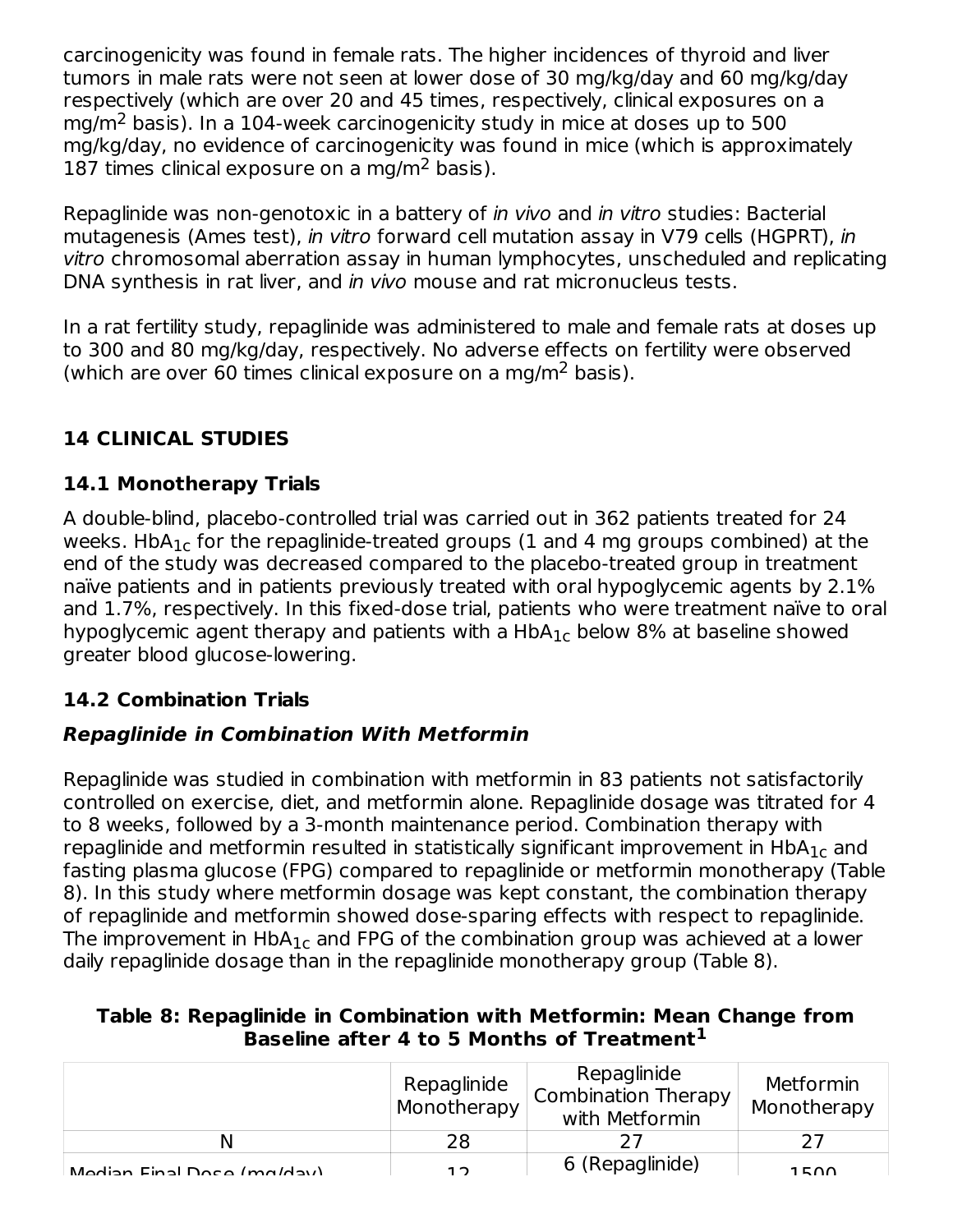| ן ויוכטומו ו ווומו טטאכ (וווען עמץ ו | $\perp$ | 1500 (metformin)     | <b>UUCL</b> |
|--------------------------------------|---------|----------------------|-------------|
| $HbA_{1c}$ (%)                       |         |                      |             |
| <b>Baseline</b>                      | 8.6     | 8.3                  | 8.6         |
| Change from baseline                 | $-0.38$ | $-1.41$ <sup>*</sup> | $-0.33$     |
| Fasting Plasma Glucose (mg/dL)       |         |                      |             |
| <b>Baseline</b>                      | 174     | 184                  | 194         |
| Change from baseline                 | 8.8     | $-39.2*$             | $-4.5$      |
| Weight (kg)                          |         |                      |             |
| <b>Baseline</b>                      | 87      | 93                   | 91          |
| Change from baseline                 | 3.0     | 2.4#                 | $-0.90$     |

<sup>1</sup>: based on intent-to-treat analysis

: p< 0.05, for pairwise comparisons with repaglinide and metformin monotherapy. ∗

 $*$ : p< 0.05, for pairwise comparison with metformin.

### **Repaglinide in Combination With Pioglitazone**

A combination therapy regimen of repaglinide and pioglitazone (N=123) was compared to repaglinide alone (N=61) and pioglitazone alone (N=62) in a 24-week trial that enrolled 246 patients previously treated with sulfonylurea or metformin monotherapy (HbA $_{\rm 1c}$   $>$ 7.0%). repaglinide dosage was titrated during the first 12 weeks, followed by a 12-week maintenance period. Combination therapy resulted in statistically significant improvement in  $\mathsf{HbA_{1c}}$  and FPG compared to monotherapy (Figure 1). The changes from baseline for completers in FPG (mg/dL) and  $HbA_{1c}$  (%), respectively were: -39.8 mg/dL and -0.1% for repaglinide, -35.3 mg/dL and -0.1% for pioglitazone and -92.4 mg/dL and -1.9% for the combination. In this study where pioglitazone dosage was kept constant, the combination therapy group showed dose-sparing effects with respect to repaglinide (see Figure 1 Legend). The improvement in  $HbA_{1c}$  and FPG of the combination group was achieved at a lower daily repaglinide dosage than in the repaglinide monotherapy group.

### **Figure 1: Repaglinide in Combination with Pioglitazone: HbA Values 1c**





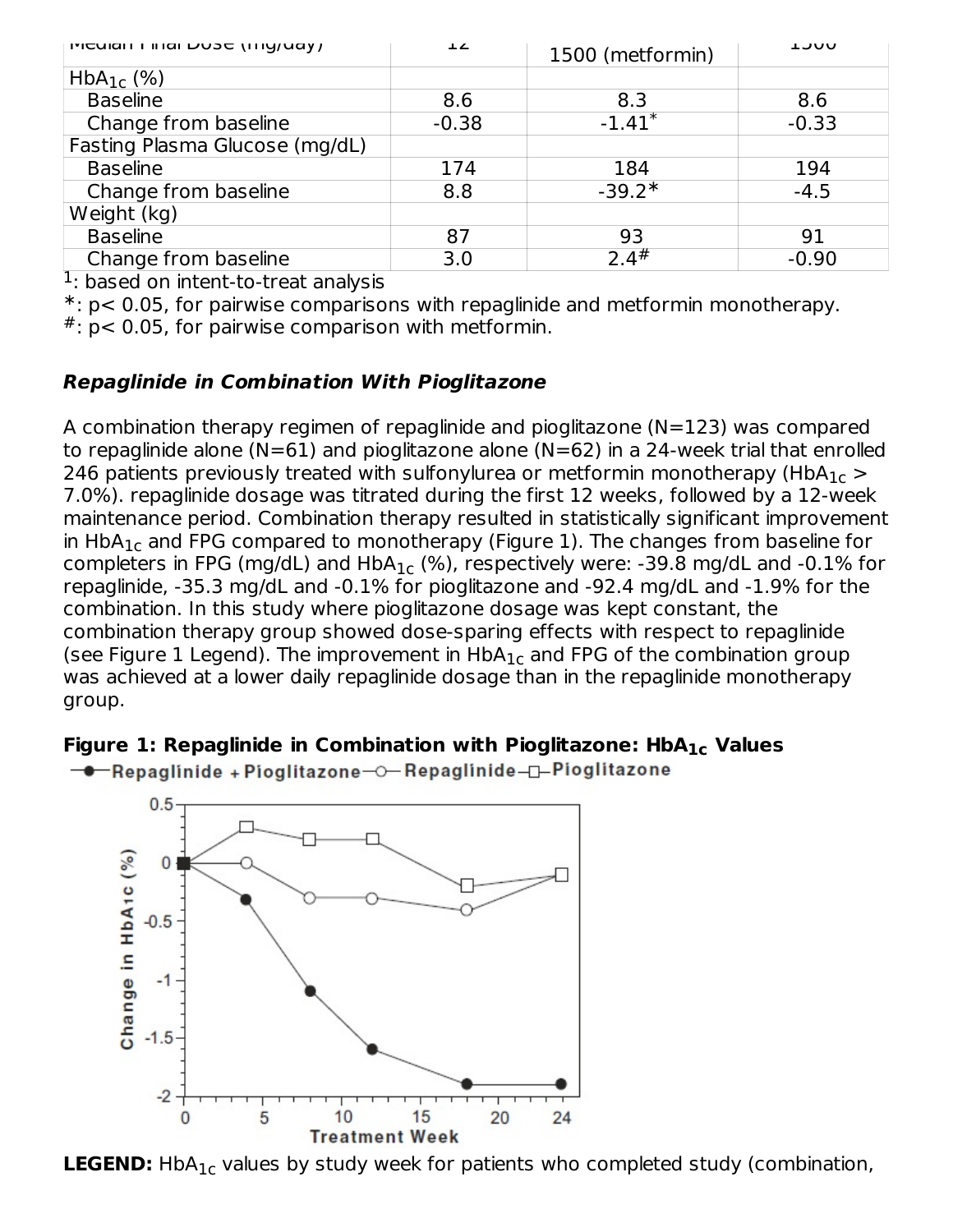N = 101; repaglinide, N = 35, pioglitazone, N = 26). Subjects with FPG above 270 mg/dL were withdrawn from the study.

Pioglitazone dose: fixed at 30 mg/day; repaglinide median final dose: 6 mg/day for combination and 10 mg/day for monotherapy.

### **Repaglinide in Combination With Rosiglitazone**

A combination therapy regimen of repaglinide and rosiglitazone was compared to monotherapy with either agent alone in a 24-week trial that enrolled 252 patients previously treated with sulfonylurea or metformin (HbA $_{1c}$   $>$  7.0%). Combination therapy resulted in statistically significant improvement in  $\mathsf{HbA_{1c}}$  and FPG compared to monotherapy (Table 9 below). The glycemic effects of the combination therapy were dose-sparing with respect to both total daily repaglinide dosage and total daily rosiglitazone dosage (see Table 9 Legend). The improvement in  $\mathsf{HbA}_{1\mathsf{c}}$  and FPG of the combination therapy group was achieved with lower daily dose of repaglinide and rosiglitazone, as compared to the respective monotherapy groups.

#### **Table 9: Repaglinide in Combination with Rosiglitazone: Mean Change from Baseline in a 24-Week Study 1**

|                                          | <b>Repaglinide</b><br><b>Monotherapy</b> | <b>Repaglinide</b><br><b>Combination</b><br><b>Therapy</b><br>with Rosiglitazone | <b>Rosiglitazone</b><br><b>Monotherapy</b> |
|------------------------------------------|------------------------------------------|----------------------------------------------------------------------------------|--------------------------------------------|
| Ν                                        | 63                                       | 127                                                                              | 62                                         |
| Median Final Dose (mg/day)               | 12                                       | 6 (Repaglinide)<br>4 (Rosiglitazone)                                             | 8                                          |
| $HbA_{1c}$ (%)                           |                                          |                                                                                  |                                            |
| <b>Baseline</b>                          | 9.3                                      | 9.1                                                                              | 9.0                                        |
| Change from baseline                     | $-0.17$                                  | $-1.43*$                                                                         | $-0.56$                                    |
| <b>Fasting Plasma Glucose</b><br>(mg/dL) |                                          |                                                                                  |                                            |
| <b>Baseline</b>                          | 269                                      | 257                                                                              | 252                                        |
| Change from baseline                     | -54                                      | $-94*$                                                                           | $-67$                                      |
| Change in Weight (kg)                    | $+1.3$                                   | $+4.5$ <sup>#</sup>                                                              | $+3.3$                                     |

<sup>1</sup>: based on intent-to-treat analysis

: p< 0.001 for comparison to either monotherapy ∗

 $*$ : p< 0.05 for comparison to repaglinide

### **16 HOW SUPPLIED/STORAGE AND HANDLING**

**Repaglinide Tablets USP, 0.5 mg** are white to off white, round, biconvex uncoated tablets, debossed with 'H' on one side and '10' on other side.

| Bottles of 100 | NDC 57237-157-01 |
|----------------|------------------|
| Bottles of 500 | NDC 57237-157-05 |

**Repaglinide Tablets USP, 1 mg** are yellow colored, round, biconvex uncoated tablets, debossed with 'H' on one side and '11' on other side.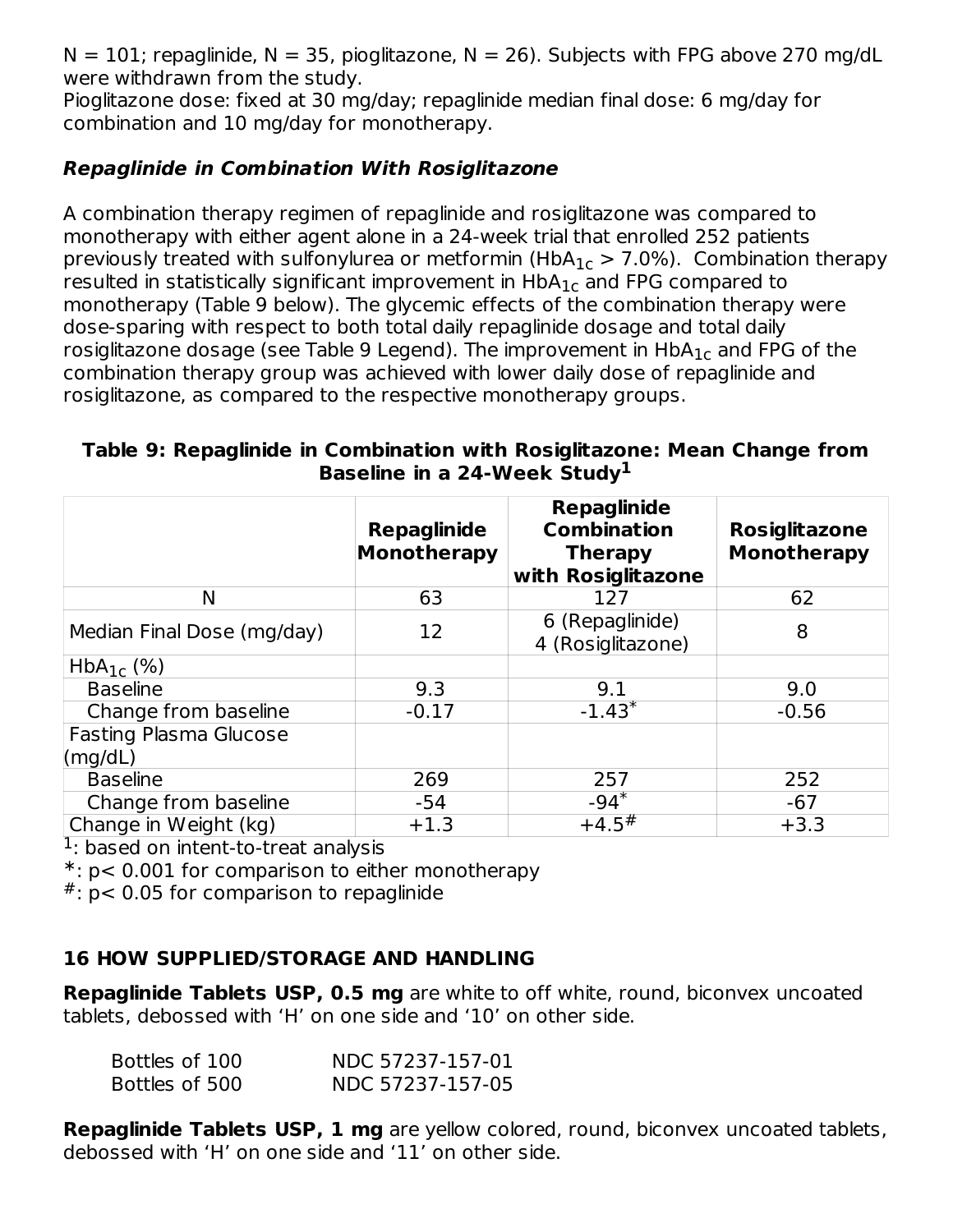| Bottles of 100 | NDC 57237-158-01 |
|----------------|------------------|
| Bottles of 500 | NDC 57237-158-05 |

**Repaglinide Tablets USP, 2 mg** are peach colored, mottled round, biconvex uncoated tablets, debossed with 'H' on one side and '12' on other side.

| Bottles of 100 | NDC 57237-159-01 |
|----------------|------------------|
| Bottles of 500 | NDC 57237-159-05 |

**Store at** 20° to 25°C (68° to 77°F) [see USP Controlled Room Temperature].

Protect from moisture. Keep bottles tightly closed.

Dispense in tight containers with safety closures.

### **17 PATIENT COUNSELING INFORMATION**

### **Hypoglycemia**

Inform patients that repaglinide tablets can cause hypoglycemia and instruct patients and their caregivers on self-management procedures including glucose monitoring and management of hypoglycemia. Inform patients that their ability to concentrate and react may be impaired as a result of hypoglycemia. In patients at higher risk for hypoglycemia and patients who have reduced symptomatic awareness of hypoglycemia, increased frequency of blood glucose monitoring is recommended *[see Warnings and Precautions*  $(5.1)$ ].

### **Administration**

Instruct patients to take repaglinide tablet within 30 minutes before meals. Instruct patients to skip their dose of repaglinide tablet when a meal is skipped. *[see Dosage and* Administration (2)].

### **Drug Interactions**

Discuss potential drug interactions with patients and inform them of potential drug-drug interactions with repaglinide tablets. [see Drug Interactions (7)].

### **Distributed by:**

Rising Health, LLC Saddle Brook, NJ 07663

### **Made in India**

Code: TS/DRUGS/19/1993

Revised: 07/2021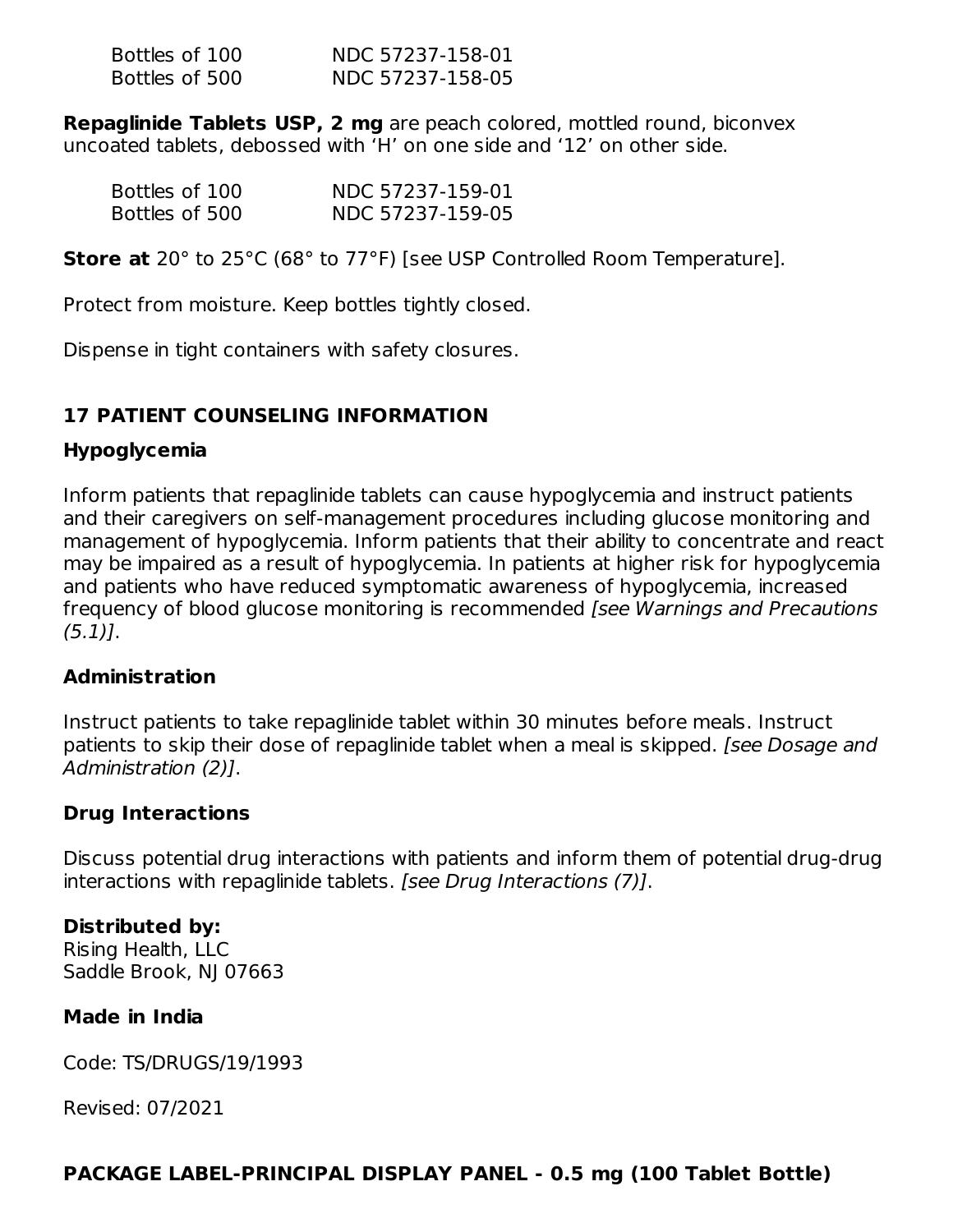**Repaglinide Tablets, USP 0.5 mg 100 Tablets Rx only ®**

**Rising NDC 57237-157-01**



Each tablet contains: Repaglinide USP 0.5 mg. **Usual Dosage:** See package insert for full prescribing information. Store at 20° to 25°C (68° to 77°F) [see USP Controlled Room Temperature]. Protect from moisture. Keep bottles tightly closed. Keep out of reach of children. Dispense in a tight container with child resistant closure.



Dotted lines not to be printed

Dotted lines not to be printed

### **PACKAGE LABEL-PRINCIPAL DISPLAY PANEL - 1 mg (100 Tablet Bottle)**

**Repaglinide Tablets, USP 1 mg 100 Tablets Rx only ®**

**Rising NDC 57237-158-01**



**PACKAGE LABEL-PRINCIPAL DISPLAY PANEL - 2 mg (100 Tablet Bottle)**

**Repaglinide Tablets, USP ®**

**Rising NDC 57237-159-01**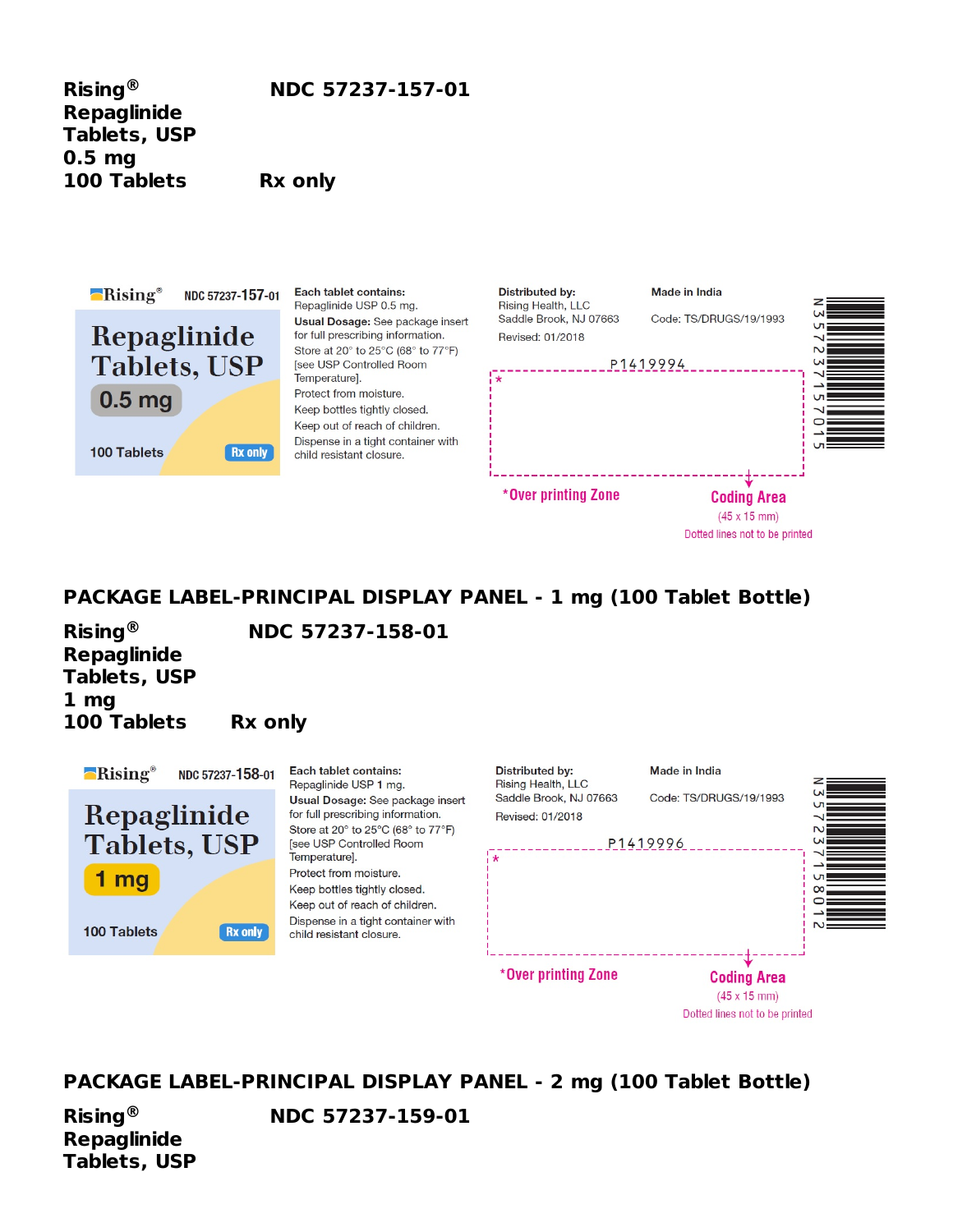### **2 mg 100 Tablets Rx only**



Each tablet contains: Repaglinide USP 2 mg. Usual Dosage: See package insert for full prescribing information. Store at 20° to 25°C (68° to 77°F) [see USP Controlled Room Temperature]. Protect from moisture. Keep bottles tightly closed. Keep out of reach of children. Dispense in a tight container with child resistant closure.



| <b>REPAGLINIDE</b>                            |                            |                                                                |              |                           |                   |
|-----------------------------------------------|----------------------------|----------------------------------------------------------------|--------------|---------------------------|-------------------|
| repaglinide tablet                            |                            |                                                                |              |                           |                   |
|                                               |                            |                                                                |              |                           |                   |
| <b>Product Information</b>                    |                            |                                                                |              |                           |                   |
| <b>Product Type</b>                           |                            | <b>HUMAN PRESCRIPTION DRUG</b>                                 |              | <b>Item Code (Source)</b> | NDC:57237-157     |
| <b>Route of Administration</b>                |                            | ORAL                                                           |              |                           |                   |
|                                               |                            |                                                                |              |                           |                   |
| <b>Active Ingredient/Active Moiety</b>        |                            |                                                                |              |                           |                   |
|                                               |                            | <b>Ingredient Name</b>                                         |              | <b>Basis of Strength</b>  | <b>Strength</b>   |
|                                               |                            | REPAGLINIDE (UNII: 668Z8C33LU) (REPAGLINIDE - UNII:668Z8C33LU) |              | <b>REPAGLINIDE</b>        | 0.5 <sub>ma</sub> |
|                                               |                            |                                                                |              |                           |                   |
|                                               |                            |                                                                |              |                           |                   |
| <b>Inactive Ingredients</b>                   |                            |                                                                |              |                           |                   |
|                                               |                            | <b>Ingredient Name</b>                                         |              |                           | <b>Strength</b>   |
|                                               |                            | ANHYDROUS DIBASIC CALCIUM PHOSPHATE (UNII: L11K75P92J)         |              |                           |                   |
| <b>STARCH, CORN (UNII: O8232NY3SJ)</b>        |                            |                                                                |              |                           |                   |
| <b>GLYCERIN (UNII: PDC6A3C0OX)</b>            |                            |                                                                |              |                           |                   |
| MAGNESIUM STEARATE (UNII: 70097M6I30)         |                            |                                                                |              |                           |                   |
| MEGLUMINE (UNII: 6HG8UB2MUY)                  |                            |                                                                |              |                           |                   |
| MICROCRYSTALLINE CELLULOSE (UNII: OP1R32D61U) |                            |                                                                |              |                           |                   |
| POLACRILIN POTASSIUM (UNII: 0BZ5A00FQU)       |                            |                                                                |              |                           |                   |
| POLOXAMER 188 (UNII: LQA7B6G8JG)              |                            |                                                                |              |                           |                   |
| POVIDONE, UNSPECIFIED (UNII: FZ989GH94E)      |                            |                                                                |              |                           |                   |
|                                               |                            |                                                                |              |                           |                   |
| <b>Product Characteristics</b>                |                            |                                                                |              |                           |                   |
| <b>Color</b>                                  | WHITE (White to Off White) |                                                                | <b>Score</b> |                           | no score          |
| <b>Shape</b>                                  | ROUND (Biconvex)           |                                                                | <b>Size</b>  |                           | 6mm               |
| Flavor                                        |                            |                                                                |              | <b>Imprint Code</b>       | H;10              |
| <b>Contains</b>                               |                            |                                                                |              |                           |                   |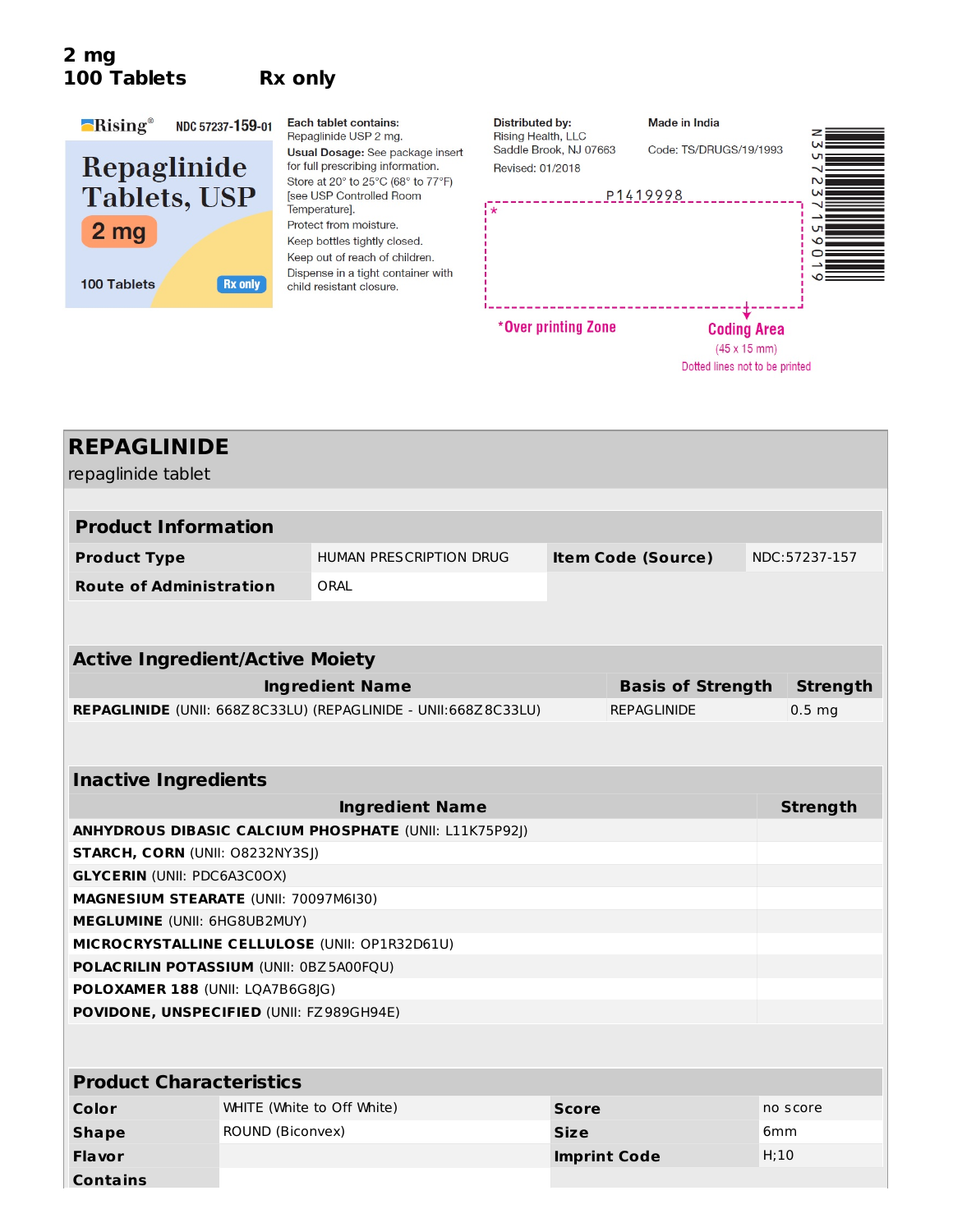|                | <b>Packaging</b>                                |                  |                                                                |              |                                       |     |                                     |
|----------------|-------------------------------------------------|------------------|----------------------------------------------------------------|--------------|---------------------------------------|-----|-------------------------------------|
|                |                                                 |                  |                                                                |              |                                       |     |                                     |
| #              | <b>Item Code</b>                                |                  | <b>Package Description</b>                                     |              | <b>Marketing Start</b><br><b>Date</b> |     | <b>Marketing End</b><br><b>Date</b> |
| $\mathbf{1}$   | 01                                              | Product          | NDC:57237-157- 100 in 1 BOTTLE; Type 0: Not a Combination      |              | 01/22/2014                            |     |                                     |
| $\overline{2}$ | NDC:57237-157-<br>05                            | Product          | 500 in 1 BOTTLE; Type 0: Not a Combination                     |              | 01/22/2014                            |     |                                     |
|                |                                                 |                  |                                                                |              |                                       |     |                                     |
|                | <b>Marketing Information</b>                    |                  |                                                                |              |                                       |     |                                     |
|                | <b>Marketing</b>                                |                  | <b>Application Number or Monograph</b>                         |              | <b>Marketing Start</b>                |     | <b>Marketing End</b>                |
|                | <b>Category</b>                                 |                  | <b>Citation</b>                                                |              | Date                                  |     | Date                                |
|                | ANDA                                            | ANDA203820       |                                                                |              | 01/22/2014                            |     |                                     |
|                |                                                 |                  |                                                                |              |                                       |     |                                     |
|                |                                                 |                  |                                                                |              |                                       |     |                                     |
|                | <b>REPAGLINIDE</b>                              |                  |                                                                |              |                                       |     |                                     |
|                | repaglinide tablet                              |                  |                                                                |              |                                       |     |                                     |
|                |                                                 |                  |                                                                |              |                                       |     |                                     |
|                | <b>Product Information</b>                      |                  |                                                                |              |                                       |     |                                     |
|                | <b>Product Type</b>                             |                  | HUMAN PRESCRIPTION DRUG                                        |              | <b>Item Code (Source)</b>             |     | NDC:57237-158                       |
|                | <b>Route of Administration</b>                  |                  | ORAL                                                           |              |                                       |     |                                     |
|                |                                                 |                  |                                                                |              |                                       |     |                                     |
|                |                                                 |                  |                                                                |              |                                       |     |                                     |
|                | <b>Active Ingredient/Active Moiety</b>          |                  |                                                                |              |                                       |     |                                     |
|                |                                                 |                  | <b>Ingredient Name</b>                                         |              | <b>Basis of Strength</b>              |     | <b>Strength</b>                     |
|                |                                                 |                  | REPAGLINIDE (UNII: 668Z8C33LU) (REPAGLINIDE - UNII:668Z8C33LU) |              | <b>REPAGLINIDE</b>                    |     | 1 mg                                |
|                |                                                 |                  |                                                                |              |                                       |     |                                     |
|                | <b>Inactive Ingredients</b>                     |                  |                                                                |              |                                       |     |                                     |
|                |                                                 |                  | <b>Ingredient Name</b>                                         |              |                                       |     | <b>Strength</b>                     |
|                |                                                 |                  | <b>ANHYDROUS DIBASIC CALCIUM PHOSPHATE (UNII: L11K75P92J)</b>  |              |                                       |     |                                     |
|                | <b>STARCH, CORN (UNII: O8232NY3SJ)</b>          |                  |                                                                |              |                                       |     |                                     |
|                | <b>GLYCERIN (UNII: PDC6A3C0OX)</b>              |                  |                                                                |              |                                       |     |                                     |
|                | MAGNESIUM STEARATE (UNII: 70097M6I30)           |                  |                                                                |              |                                       |     |                                     |
|                | <b>MEGLUMINE</b> (UNII: 6HG8UB2MUY)             |                  |                                                                |              |                                       |     |                                     |
|                |                                                 |                  | MICROCRYSTALLINE CELLULOSE (UNII: OP1R32D61U)                  |              |                                       |     |                                     |
|                | <b>POLACRILIN POTASSIUM (UNII: 0BZ5A00FQU)</b>  |                  |                                                                |              |                                       |     |                                     |
|                | POLOXAMER 188 (UNII: LQA7B6G8JG)                |                  |                                                                |              |                                       |     |                                     |
|                | <b>POVIDONE, UNSPECIFIED (UNII: FZ989GH94E)</b> |                  |                                                                |              |                                       |     |                                     |
|                | <b>FERRIC OXIDE YELLOW (UNII: EX43802MRT)</b>   |                  |                                                                |              |                                       |     |                                     |
|                |                                                 |                  |                                                                |              |                                       |     |                                     |
|                | <b>Product Characteristics</b>                  |                  |                                                                |              |                                       |     |                                     |
|                | Color                                           | YELLOW           |                                                                | <b>Score</b> |                                       |     | no score                            |
|                | <b>Shape</b>                                    | ROUND (Biconvex) |                                                                | <b>Size</b>  |                                       | 6mm |                                     |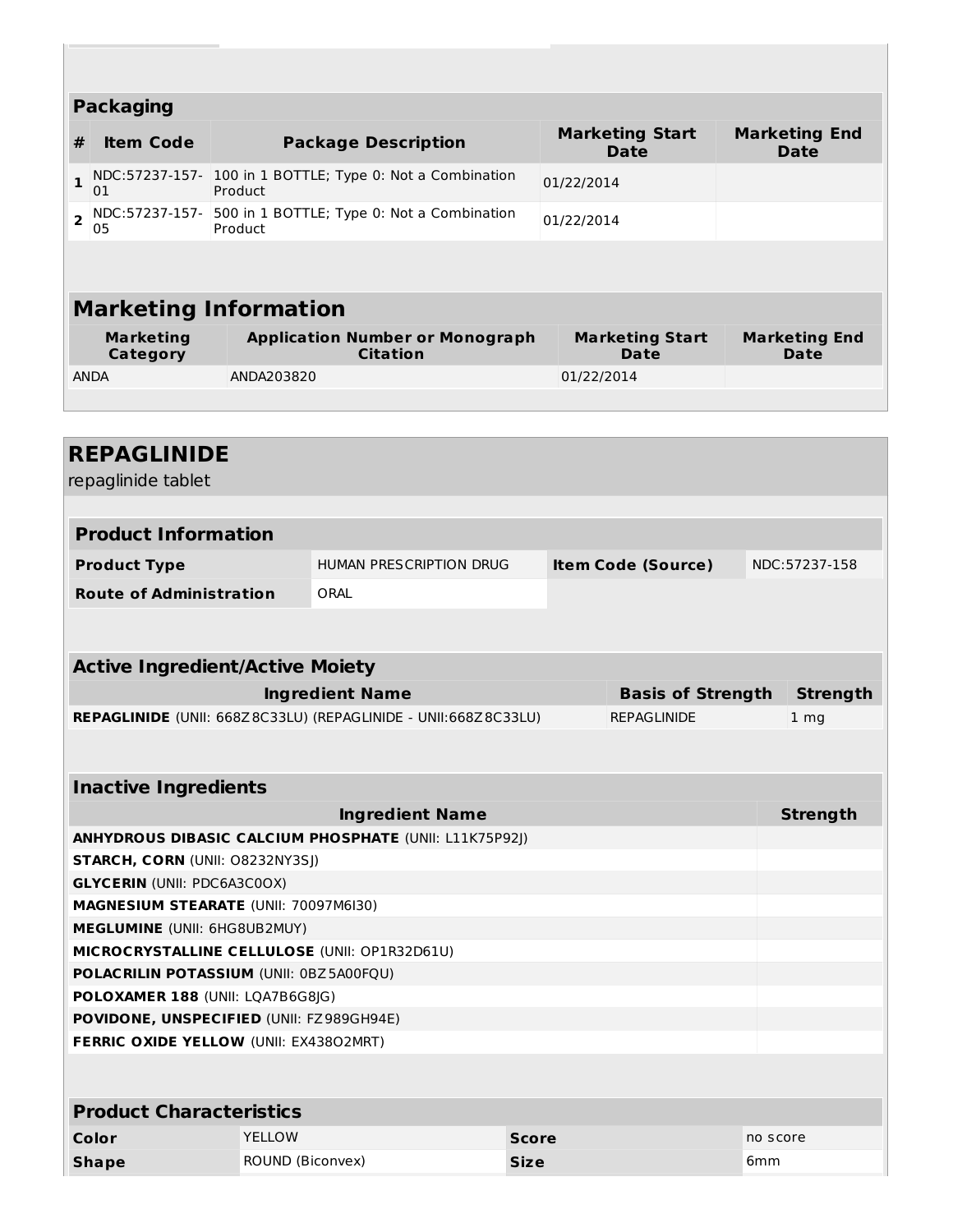|                         | <b>Flavor</b>                                 |                |                                                                |              | <b>Imprint Code</b>       | H;11     |                      |
|-------------------------|-----------------------------------------------|----------------|----------------------------------------------------------------|--------------|---------------------------|----------|----------------------|
|                         | <b>Contains</b>                               |                |                                                                |              |                           |          |                      |
|                         |                                               |                |                                                                |              |                           |          |                      |
|                         |                                               |                |                                                                |              |                           |          |                      |
|                         | <b>Packaging</b>                              |                |                                                                |              |                           |          |                      |
|                         |                                               |                |                                                                |              | <b>Marketing Start</b>    |          | <b>Marketing End</b> |
| #                       | <b>Item Code</b>                              |                | <b>Package Description</b>                                     |              | <b>Date</b>               |          | <b>Date</b>          |
| 1                       |                                               |                | NDC:57237-158- 100 in 1 BOTTLE; Type 0: Not a Combination      |              | 01/22/2014                |          |                      |
|                         | 01<br>NDC:57237-158-                          | Product        | 500 in 1 BOTTLE; Type 0: Not a Combination                     |              |                           |          |                      |
| $\overline{\mathbf{2}}$ | 05                                            | Product        |                                                                |              | 01/22/2014                |          |                      |
|                         |                                               |                |                                                                |              |                           |          |                      |
|                         |                                               |                |                                                                |              |                           |          |                      |
|                         | <b>Marketing Information</b>                  |                |                                                                |              |                           |          |                      |
|                         | <b>Marketing</b>                              |                | <b>Application Number or Monograph</b>                         |              | <b>Marketing Start</b>    |          | <b>Marketing End</b> |
|                         | Category                                      |                | <b>Citation</b>                                                |              | <b>Date</b>               |          | <b>Date</b>          |
| <b>ANDA</b>             |                                               | ANDA203820     |                                                                |              | 01/22/2014                |          |                      |
|                         |                                               |                |                                                                |              |                           |          |                      |
|                         |                                               |                |                                                                |              |                           |          |                      |
|                         | <b>REPAGLINIDE</b>                            |                |                                                                |              |                           |          |                      |
|                         | repaglinide tablet                            |                |                                                                |              |                           |          |                      |
|                         |                                               |                |                                                                |              |                           |          |                      |
|                         | <b>Product Information</b>                    |                |                                                                |              |                           |          |                      |
|                         |                                               |                |                                                                |              |                           |          |                      |
|                         | <b>Product Type</b>                           |                | HUMAN PRESCRIPTION DRUG                                        |              | <b>Item Code (Source)</b> |          | NDC:57237-159        |
|                         | <b>Route of Administration</b>                |                | ORAL                                                           |              |                           |          |                      |
|                         |                                               |                |                                                                |              |                           |          |                      |
|                         |                                               |                |                                                                |              |                           |          |                      |
|                         | <b>Active Ingredient/Active Moiety</b>        |                |                                                                |              |                           |          |                      |
|                         |                                               |                | <b>Ingredient Name</b>                                         |              | <b>Basis of Strength</b>  |          | <b>Strength</b>      |
|                         |                                               |                | REPAGLINIDE (UNII: 668Z8C33LU) (REPAGLINIDE - UNII:668Z8C33LU) |              | <b>REPAGLINIDE</b>        |          | 2 mg                 |
|                         |                                               |                |                                                                |              |                           |          |                      |
|                         |                                               |                |                                                                |              |                           |          |                      |
|                         | <b>Inactive Ingredients</b>                   |                |                                                                |              |                           |          |                      |
|                         |                                               |                | <b>Ingredient Name</b>                                         |              |                           |          | <b>Strength</b>      |
|                         |                                               |                | ANHYDROUS DIBASIC CALCIUM PHOSPHATE (UNII: L11K75P92J)         |              |                           |          |                      |
|                         | STARCH, CORN (UNII: 08232NY3SJ)               |                |                                                                |              |                           |          |                      |
|                         | <b>GLYCERIN (UNII: PDC6A3C0OX)</b>            |                |                                                                |              |                           |          |                      |
|                         | MAGNESIUM STEARATE (UNII: 70097M6I30)         |                |                                                                |              |                           |          |                      |
|                         | MEGLUMINE (UNII: 6HG8UB2MUY)                  |                |                                                                |              |                           |          |                      |
|                         | MICROCRYSTALLINE CELLULOSE (UNII: OP1R32D61U) |                |                                                                |              |                           |          |                      |
|                         | POLACRILIN POTASSIUM (UNII: 0BZ5A00FQU)       |                |                                                                |              |                           |          |                      |
|                         | POLOXAMER 188 (UNII: LQA7B6G8JG)              |                |                                                                |              |                           |          |                      |
|                         | POVIDONE, UNSPECIFIED (UNII: FZ989GH94E)      |                |                                                                |              |                           |          |                      |
|                         | FERRIC OXIDE RED (UNII: 1K09F3G675)           |                |                                                                |              |                           |          |                      |
|                         |                                               |                |                                                                |              |                           |          |                      |
|                         |                                               |                |                                                                |              |                           |          |                      |
|                         | <b>Product Characteristics</b>                |                |                                                                |              |                           |          |                      |
|                         | Color                                         | ORANGE (Peach) |                                                                | <b>Score</b> |                           | no score |                      |